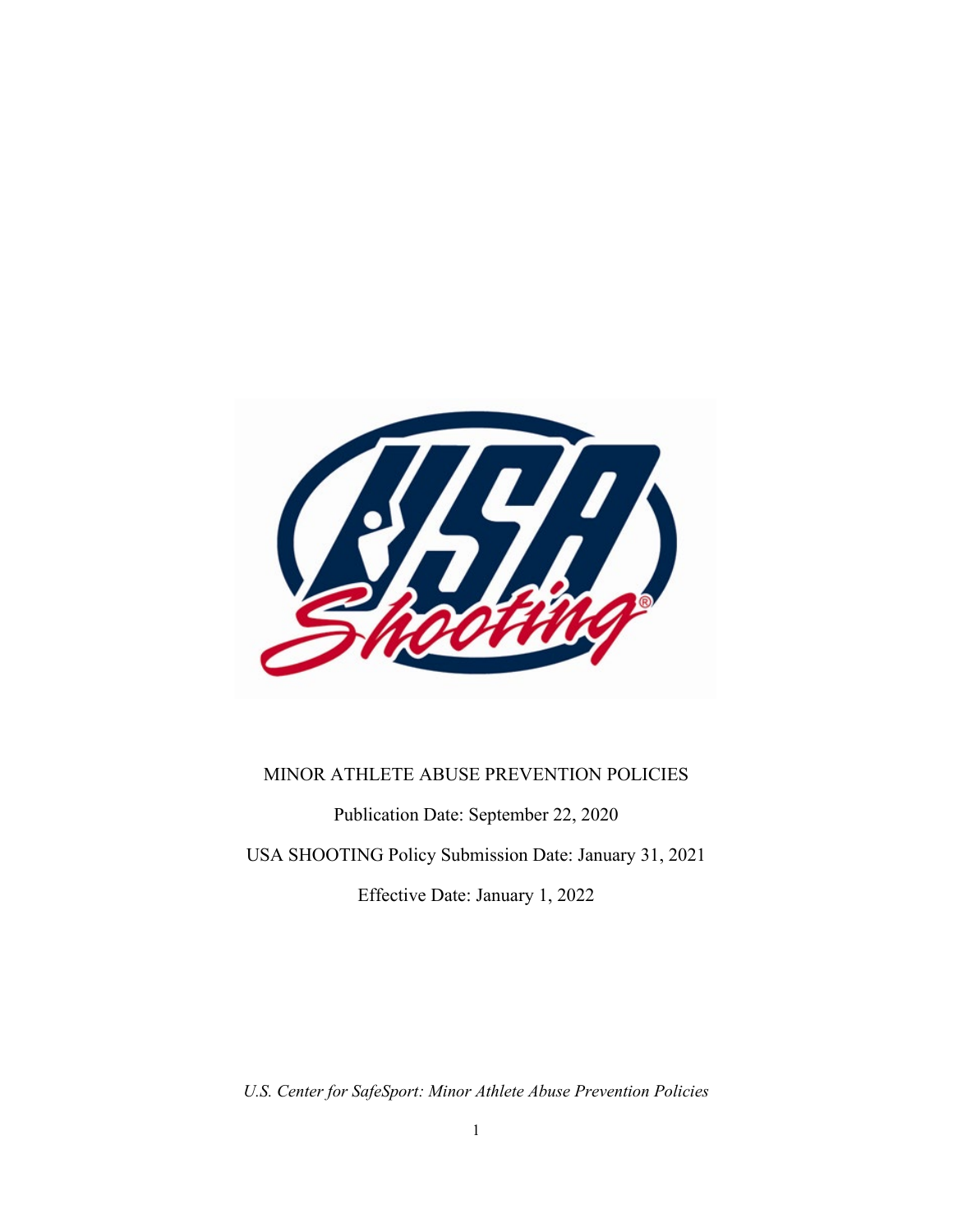# **TABLE OF CONTENTS**

| <b>Introduction</b>                                                                      | 3  |
|------------------------------------------------------------------------------------------|----|
| <b>Scope</b>                                                                             | 5  |
| <b>Part I: Education &amp; Training Policy</b>                                           | 8  |
| Part II: Organizational Requirements for Education & Training<br>and Prevention Policies | 10 |
| <b>Part III: Required Policies for One-on-One Interactions</b>                           | 13 |
| <b>One-on-One Interaction Policy</b>                                                     | 13 |
| <b>Meetings and Training Sessions Policy</b>                                             | 14 |
| <b>Athletic Training Modalities, Massages, and Rubdowns Policy</b>                       | 16 |
| <b>Locker Rooms and Changing Areas Policy</b>                                            | 17 |
| <b>Electronic Communications Policy</b>                                                  | 19 |
| <b>Transportation Policy</b>                                                             | 21 |
| <b>Lodging Policy</b>                                                                    | 22 |
| Part IV: Recommended Policies for Keeping Young Athletes Safe                            | 24 |
| <b>Terminology</b>                                                                       | 25 |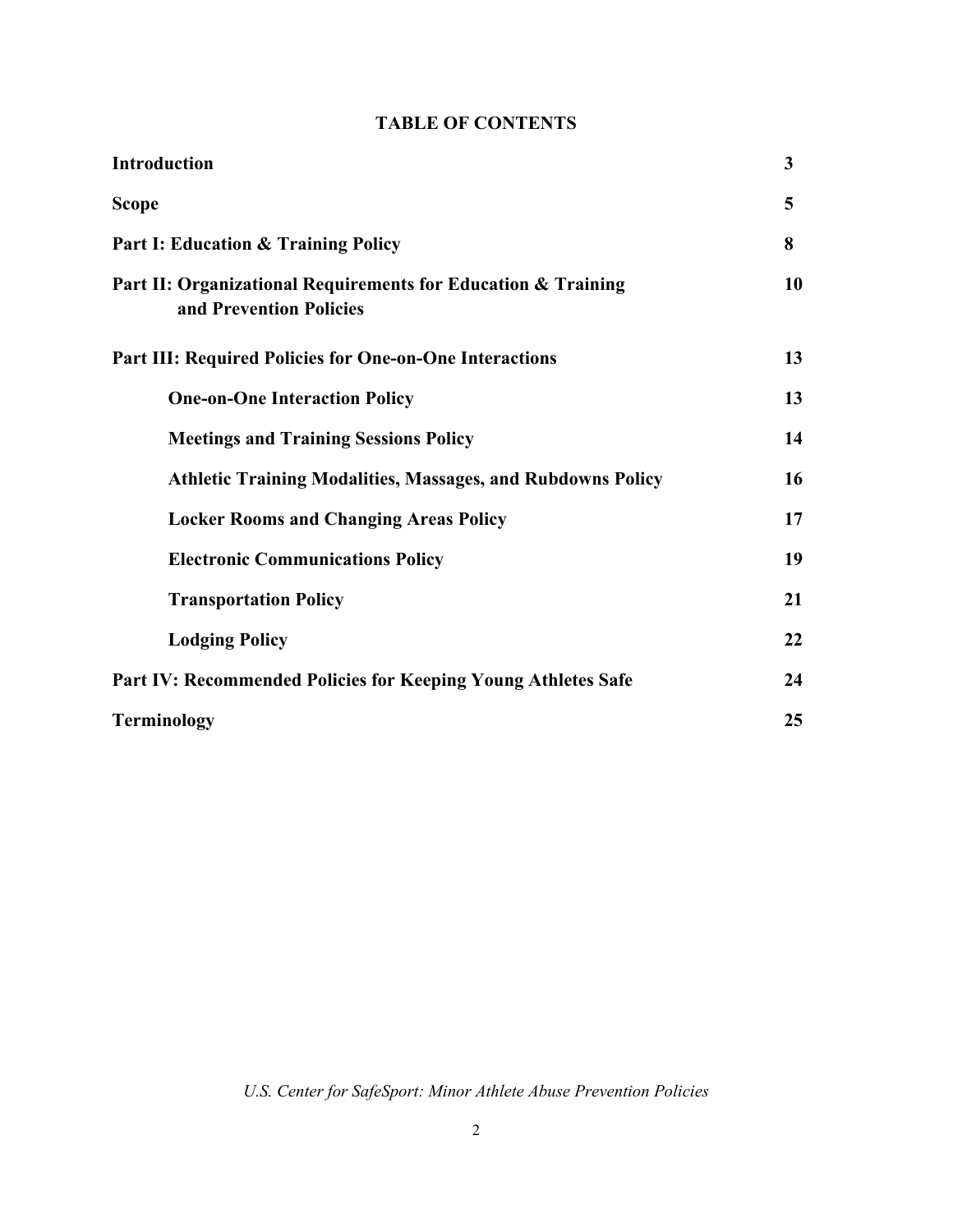#### **INTRODUCTION**

The U.S. Center for SafeSport (the Center) is committed to building a sport community where Participants can work and learn together in an atmosphere free of emotional, physical, and sexual misconduct. Throughout this document the most commonly used terms are defined in the Terminology section in the back of this document.

#### **Authority**

The Protecting Young Victims from Sexual Abuse and Safe Sport Authorization Act of 2017 authorizes the Center to develop training and policies to prevent abuse—including physical, emotional, and sexual abuse—within the U.S. Olympic & Paralympic Movement. 36 U.S.C. § 220542(a)(1). Federal law requires that, at a minimum, national governing bodies and paralympic sports organizations *must offer and give consistent training related to the prevention of child abuse: (1) to all adult members who are in regular contact with amateur athletes who are minors and (2) subject to parental consent, to members who are minors.* 36 U.S.C. §  $220542(a)(2)(E)$ . Federal law requires that these policies contain reasonable procedures to limit unobservable and uninterruptible one-on-one interactions between an amateur athlete, who is a minor, and an adult, who is not the minor's legal guardian, at facilities under the jurisdiction of organizations within the U.S. Olympic & Paralympic Movement. 36 U.S.C. § 220542(a)(2)(C).

#### **What is the MAAPP?**

To that end, the Center has developed the Minor Athlete Abuse Prevention Policies (MAAPP). The MAAPP is a collection of proactive prevention and training policies for the U.S. Olympic & Paralympic Movement. It has three primary components:

- 1. An Education & Training Policy that requires training for certain Adult Participants within the Olympic & Paralympic Movement;
- 2. Required Prevention Policies, focused on limiting one-on-one interactions between Adult Participants and Minor Athletes, that Organizations within the Olympic & Paralympic Movement must implement to prevent abuse;
- 3. Recommended Prevention Policies.

The Center developed the MAAPP to assist National Governing Bodies (NGBs), Paralympic Sport Organizations (PSOs), Local Affiliated Organizations (LAOs), the U.S.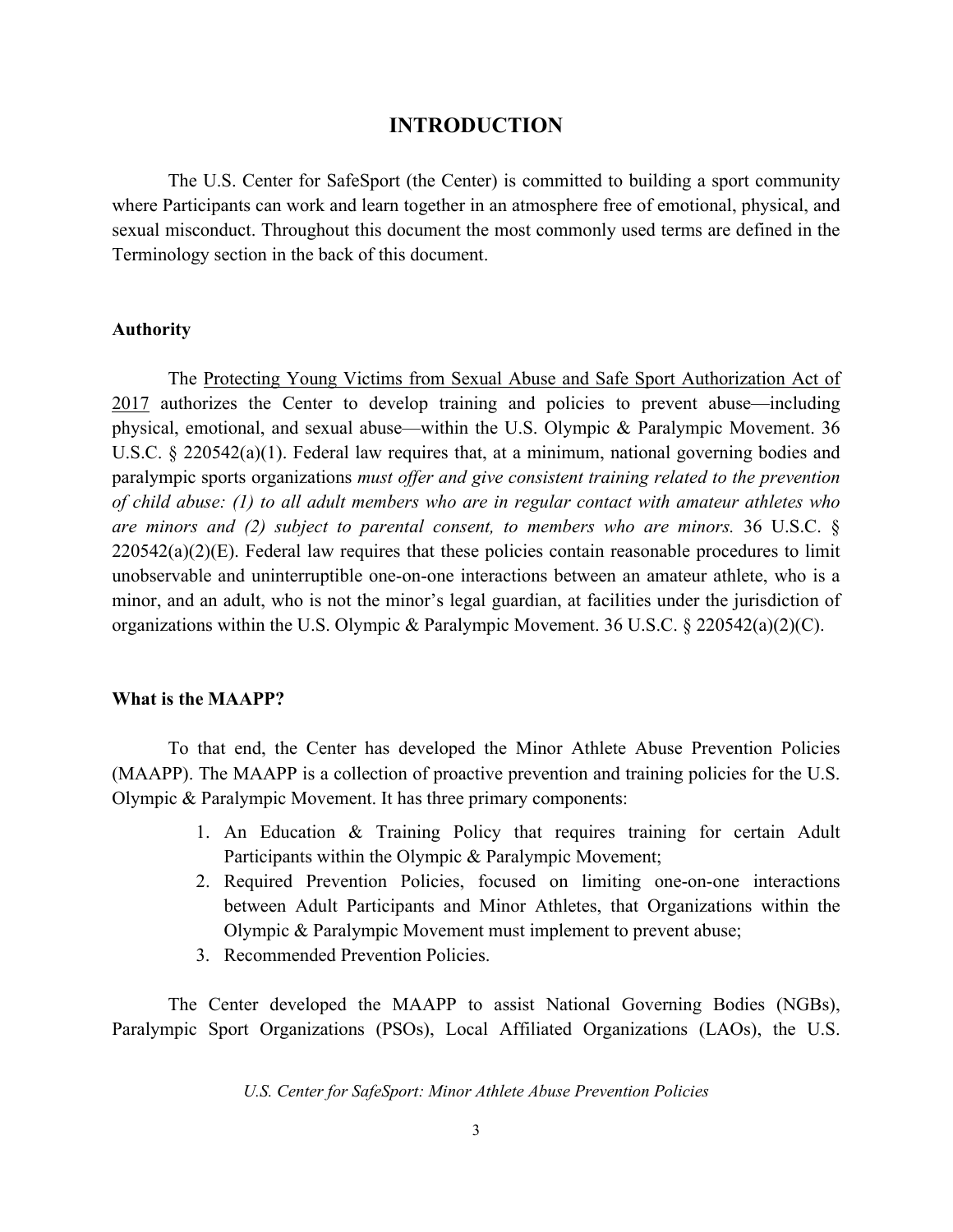Olympic & Paralympic Committee (USOPC), and other individuals to whom these policies apply in meeting their obligations under federal law (*note*: implementing these policies does not guarantee that an organization or individual fully complies with federal law or all applicable legal obligations). These Organizations should share these policies with all participants and with parents/guardians of minor athletes. Those implementing these policies should consider the physical and cognitive needs of all athletes.

The MAAPP focuses on just two important aspects of a much larger comprehensive abuse prevention strategy. These policies address training requirements and limiting one-on-one interactions between adults and minor athletes. These policies are intended to be enforceable and reasonable, acknowledging, for example, that when a 17-year-old athlete turns 18, they become an adult athlete, and a complete prohibition of one-on-one interactions may not be necessary or practical. Additionally, there may be other instances when one-on-one interactions could occur, and in those cases, these policies provide strategies so parents/guardians can provide informed consent if they choose to allow a permitted interaction. **The Center recommends that parents first complete training on abuse prevention to be informed about potential boundary violations and concerns before consenting to the interaction.**

While the MAAPP will help organizations implement these policies to greatly improve minor athlete safety, in no way can they guarantee athlete safety in all circumstances, especially when the policies are not fully implemented, followed, or monitored. These policies are not comprehensive of all prevention strategies, nor are they intended to be. These policies should be implemented alongside the [SafeSport Code.](https://uscenterforsafesport.org/response-and-resolution/safesport-code/) Additionally, other resources are available that may assist organizations in improving athlete safety<sup>[1](#page-3-0)</sup>.

#### **How Does the Center Ensure Compliance with the MAAPP?**

The Australian Royal Commission Into Institutional Responses to Child Sexual Abuse. (2017). *[Final Report](https://www.childabuseroyalcommission.gov.au/final-report)*.

<span id="page-3-0"></span><sup>1</sup> Saul, J., & Audage, N.C. (2007). *[Preventing Child Sexual Abuse Within Youth-Servicing Organization: Getting](https://www.cdc.gov/violenceprevention/pdf/PreventingChildSexualAbuse-a.pdf)  [Started on Policies and Procedures](https://www.cdc.gov/violenceprevention/pdf/PreventingChildSexualAbuse-a.pdf)*. Atlanta, GA: Centers for Disease Control and Prevention.

Canadian Centre for Child Protection. (2014). *[Child Sexual Abuse: It Is Your Business](https://www.protectchildren.ca/pdfs/C3P_ChildSexualAbuse_ItIsYourBusiness_en.pdf)*. Winnipeg, Manitoba: Canadian Centre for Child Protection.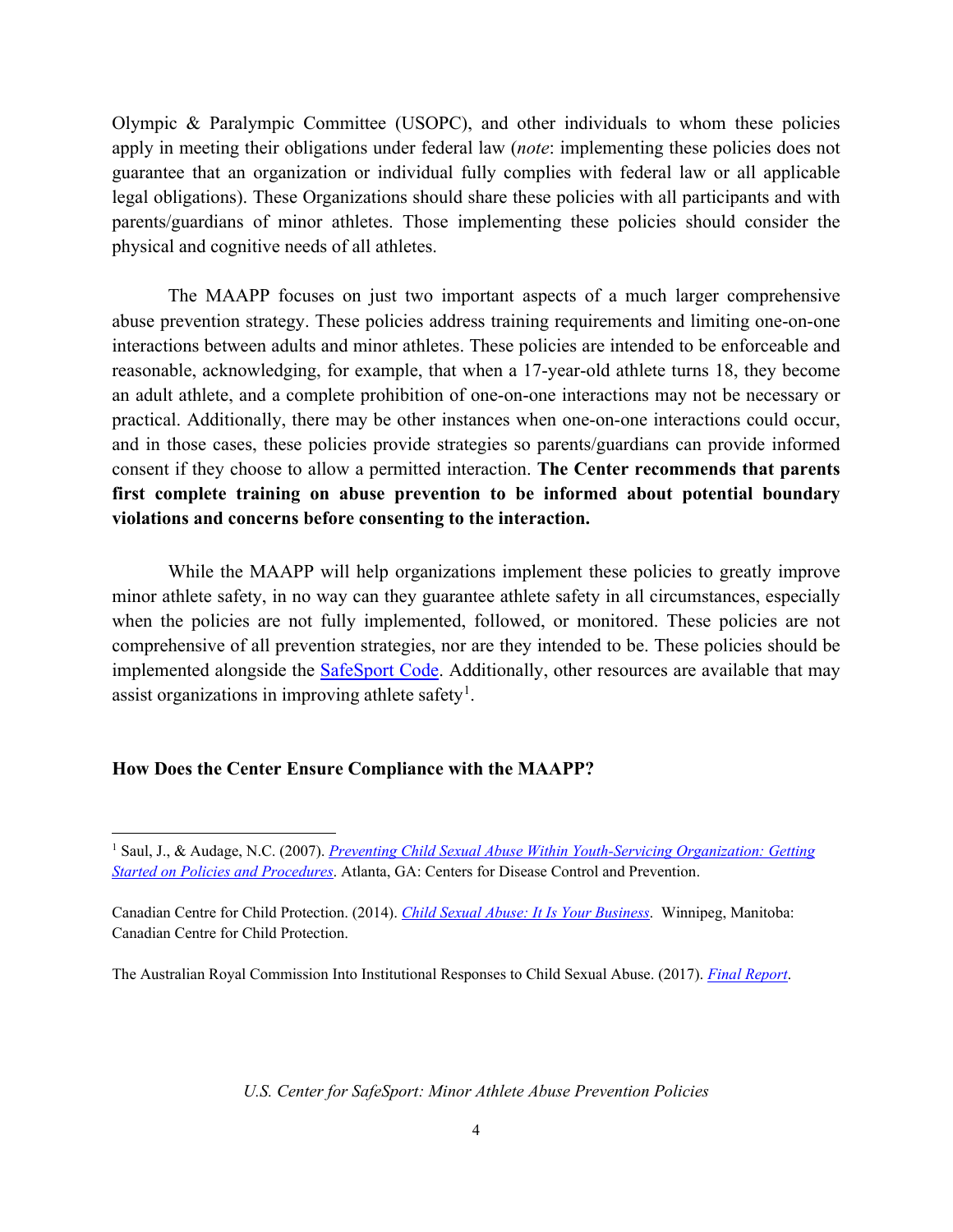Federal law requires the Center to conduct regular and random audits of the NGBs to ensure compliance with these policies. 36 U.S.C.  $\frac{1}{2}$  220542(a)(2)(E). More specific organizational compliance requirements can be found in Part II. Additionally, it is the responsibility of the USOPC and each NGB, LAO, and Adult Participant to comply with the MAAPP. The aforementioned Organizations can act in their respective programs for violations of the MAAPP by Adult Participants. Adult Participants also have an independent responsibility to comply with these MAAPP provisions. Violations of these provisions can result in sanctions under the SafeSport Code.

#### **Is the MAAPP Different from the SafeSport Code?**

Yes. The [SafeSport Code](https://uscenterforsafesport.org/response-and-resolution/safesport-code/) works alongside the MAAPP to prevent abuse. The MAAPP includes proactive prevention policies for organizations and individuals, while the SafeSport Code contains misconduct policies for individuals. However, violations of the MAAPP can violate the SafeSport Code, and violators can be sanctioned.

#### **SCOPE**

# **The MAAPP Applies to "In-Program Contact" Within the Olympic & Paralympic Movement**

The MAAPP is required for the U.S. Olympic & Paralympic Committee (USOPC), National Governing Bodies (USA SHOOTING), Local Affiliated Organizations (LAO), and Paralympic Sport Organizations (PSO) within the Olympic & Paralympic Movement (each an "Organization").

Some policies impose requirements on USA Shooting at sanctioned events and facilities partially or fully under USA Shooting's jurisdiction. For example, USA Shooting must monitor locker rooms at their facilities and sanctioned events. Other policies impose certain requirements on Adult Participants under USA Shooting's jurisdiction when the Adult Participant is having "In-Program Contact." For example, Adult Participants cannot have one-on-one electronic communications with Minor Athletes that they coach.

#### **Who is a Minor Athlete?**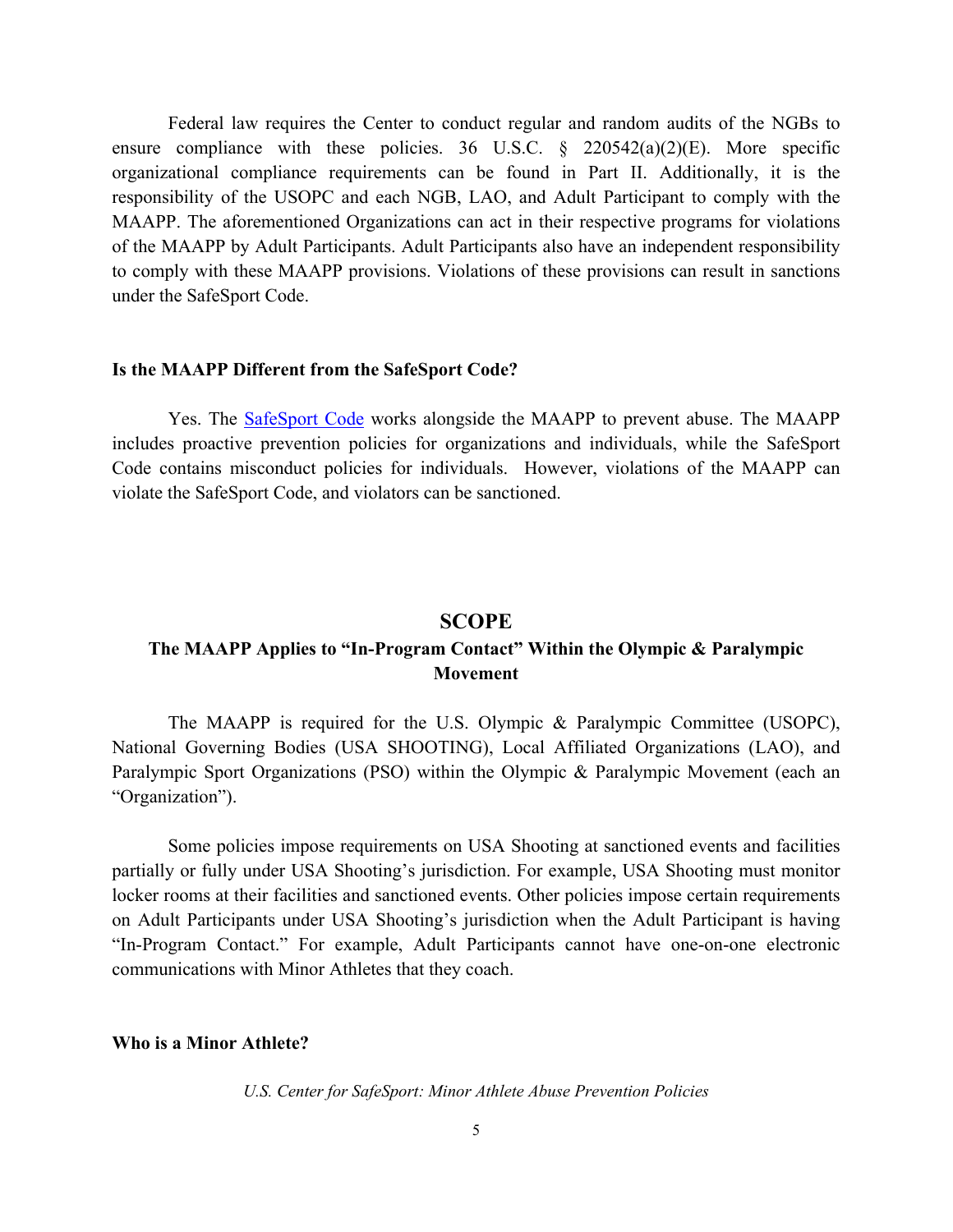A **Minor Athlete** is an amateur athlete under 18 years of age who participates in, or participated within the previous 12 months in, an event, program, activity, or competition that is part of, or partially or fully under the jurisdiction of, USA Shooting and/or USA Shooting Certified Training Centers (USAS-CTC).

**Partial or Full Jurisdiction**: Includes any sanctioned event (including all travel and lodging in connection with the event) by USA Shooting and/or USAS-CTC or any facility that USA Shooting and/or USAS-CTC owns, leases, or rents for practice, training, or competition.

#### **Who is an Adult Participant?**

An **Adult Participant** is any adult (18 years of age or older) who is:

- 1. A member or license holder of USA Shooting and/or USAS-CTC;
- 2. An employee or board member of USA Shooting or USAS-CTC;
- 3. Within the governance or disciplinary jurisdiction of USA Shooting or USAS-CTC;
- 4. Authorized, approved, or appointed by USA Shooting or USAS-CTC to have regular contact with or authority over Minor Athletes.

#### **What is In-Program Contact?**

In-Program Contact includes sanctioned events and facilities, but it also applies more broadly to sport-related interactions. **The MAAPP defines "In-Program Contact" as**:

> *Any contact (including communications, interactions, or activities) between an Adult Participant and any Minor Athlete(s) related to participation in sport.*

Examples of in-program contact include, but are not limited to: competition, practices, camps/clinics, training/instructional sessions, pre/post game meals or outings, team travel, review of game film, team- or sport-related relationship building activities, celebrations, award ceremonies, banquets, team- or sport-related fundraising or community service, sport education, or competition site visits.

#### **Does the MAAPP Have Any Exceptions?**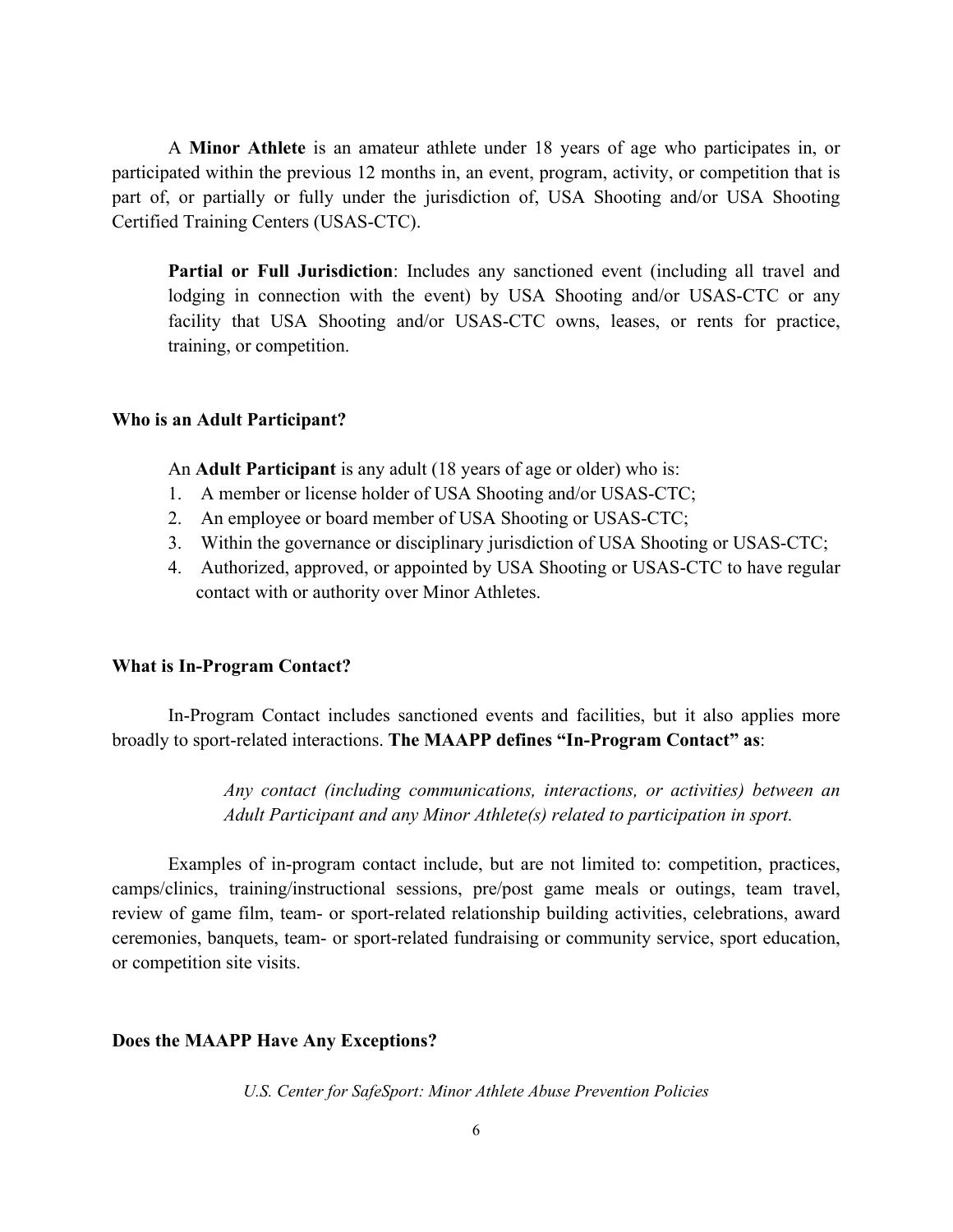Yes. The MAAPP was written with certain appropriate exceptions in mind. Exceptions are addressed in each policy and include:

1. A Close-in-Age Exception

This exception applies to certain policies and allows for In-Program Contact between an Adult Participant and a Minor Athlete if:

- a. The Adult Participant has no authority over the Minor Athlete; and
- b. The Adult Participant is not more than four years older than the Minor Athlete.

# *Note: This exception is different than the close-in-age exception in the SafeSport Code pertaining to misconduct.*

#### 2. Exceptions for Adult Participant Personal Care Assistants Working with a Minor Athlete

#### 3. Exceptions for Dual Relationships

This exception applies to certain policies when the Adult Participant has a dual role or relationship with a Minor Athlete. The exception requires written consent of the Minor Athlete's parent/guardian at least annually.

Many of the exceptions require parent/guardian consent. The Center recommends parents take training on child abuse prevention before providing consent under these policies. The Center offers a free Parent Course at www.safesporttrained.org.

## **Am I required to take SafeSport Training?**

Certain Adult Participants within the Olympic & Paralympic Movement who have (i) regular contact with Minor Athletes, (ii) authority over Minor Athletes, or (iii) are employees or board members of USA Shooting and/or USAS-CTC, are required to take training. The specific training requirements can be found in Part I.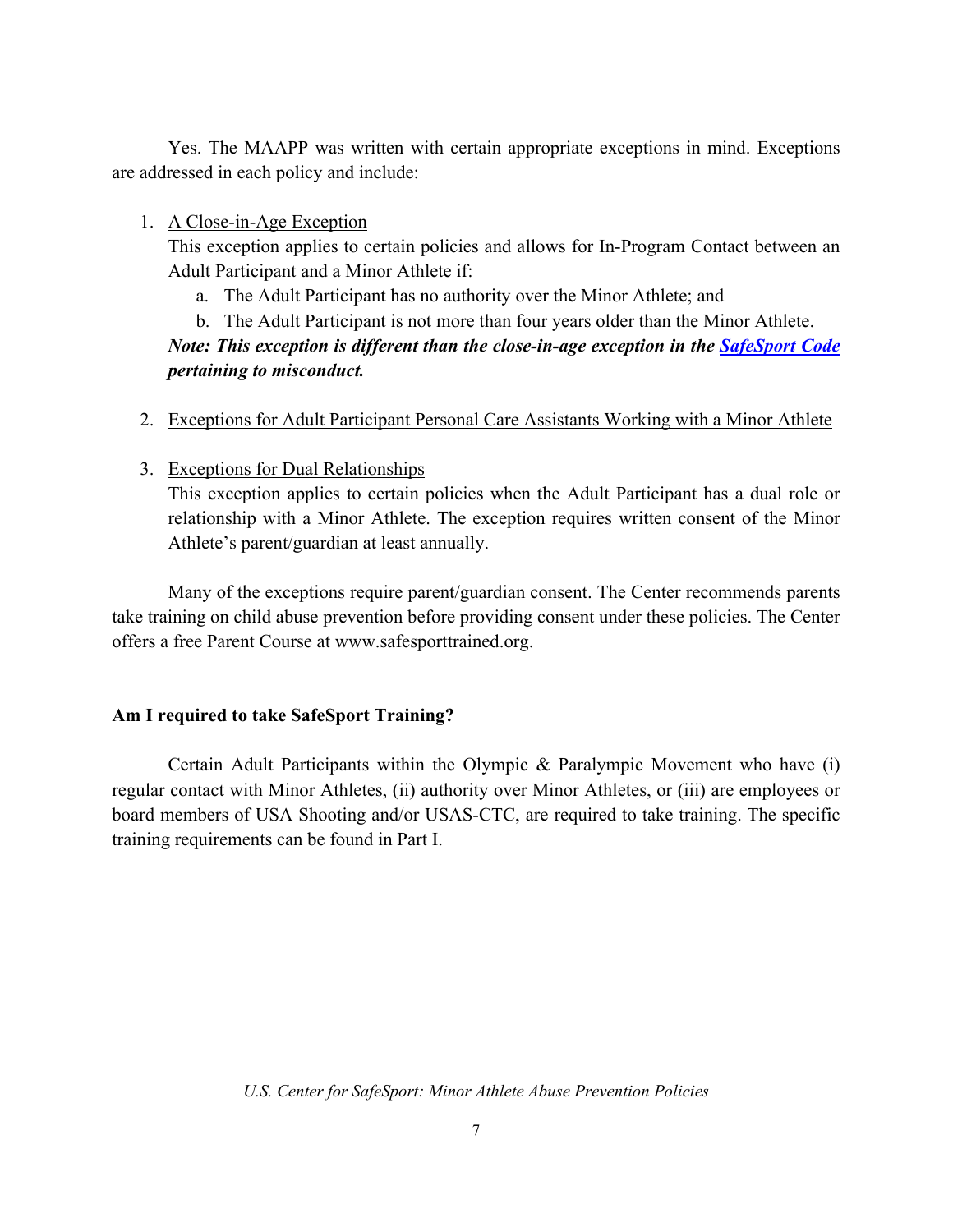# **PART I EDUCATION & TRAINING POLICY**

# **A. Mandatory Child Abuse Prevention Training for Adult Participants**

- 1. Adult Participants Required to Complete Training
	- a. The following Adult Participants must complete the *SafeSport Trained* Core either through the Center's online training or the Center's approved, in-person training:
		- i. Adult Participants who have regular contact with any amateur athlete(s) who is a minor;
		- ii. Adult Participants who have authority over any amateur athlete(s) who is a minor;
		- iii. Adult Participants who are an employee or board member of USA Shooting and/or USAS-CTC.
	- b. Medical providers for USA Shooting include any contracted or employed individual that provides either physical or mental consultation with athletes. All medical providers involved with USA Shooting are required to take training under Section (a) can take the Health Professionals Course in lieu of the *SafeSport Trained* Core.

## 2. Timing of Training

Adult Participants must complete this training:

- a. Before regular contact with an amateur athlete who is a minor begins; **and**
- b. Within the first 45 days of either initial membership or upon beginning a new role subjecting the adult to this policy.
- 3. Refresher Training

The above listed Adult Participants must complete a refresher course on an annual basis (within 12 months), beginning the calendar year after completing the *SafeSport Trained* Core. Every four years, Adult Participants will complete the *SafeSport Trained* Core training. Medical providers can take the Health Professionals Course in lieu of the *SafeSport Trained* Core and are required to take the refresher courses on an annual basis if they meet the criteria for  $A(1)$ .

## **B. Minor Athlete Training Must Be Offered**

1. USA Shooting and/or USAS-CTC, on an annual basis, must offer and, subject to parental consent, give training to Minor Athletes on the prevention and reporting of child abuse.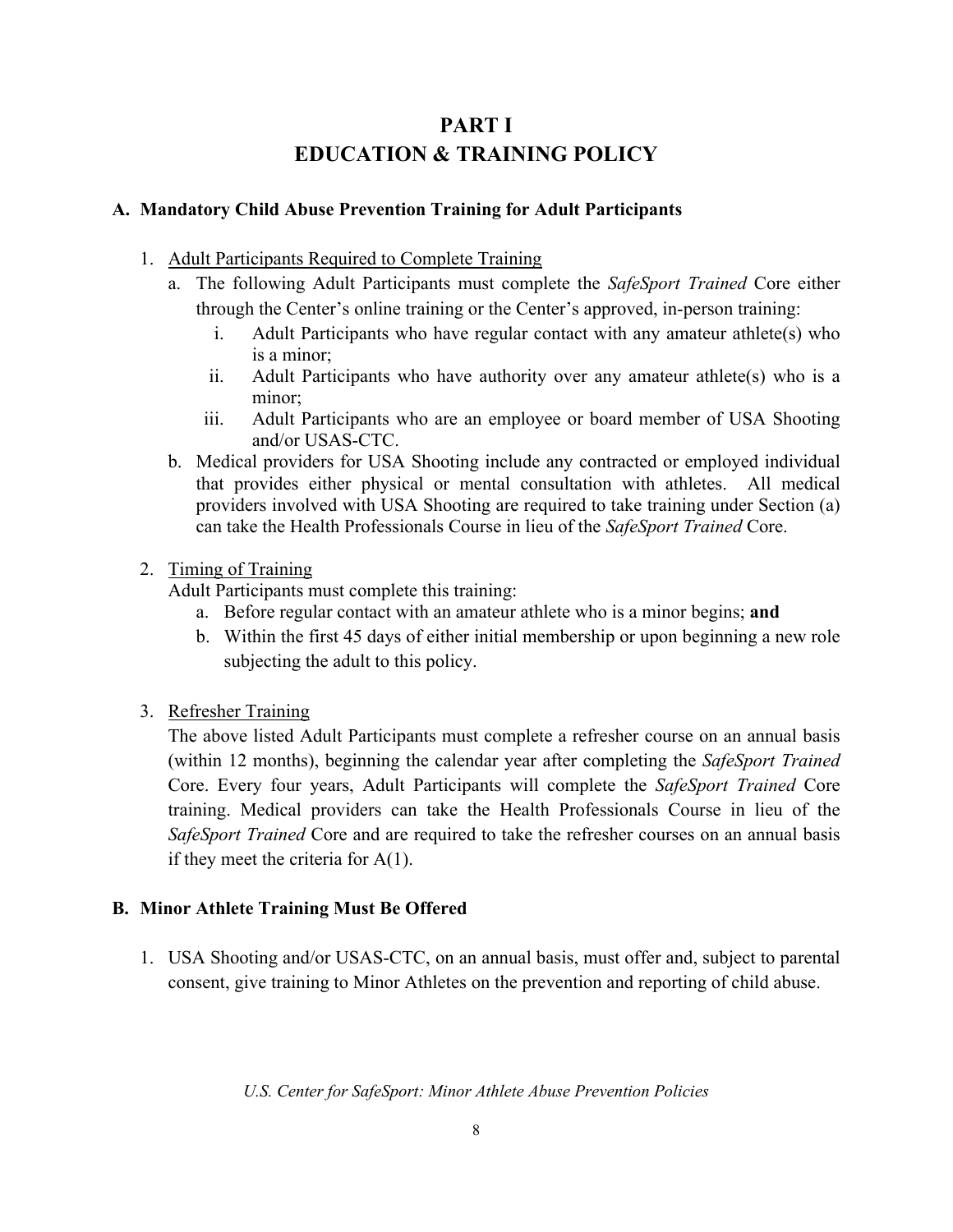2. The Center offers youth courses, located at [www.safesporttrained.org,](http://www.athletesafety.org/) that meet this requirement.

# **C. Parent Training Must Be Offered**

- 1. USA Shooting and/or USAS-CTC, on an annual basis, must offer training to parents on the prevention and reporting of child abuse.
- 2. The Center offers a parent course, located at www.safesporttrained.org,that meets this requirement.

# **D. Optional Training**

- 1. Adult Participants serving in a volunteer capacity, who will not have regular contact with or authority over Minor Athletes, should take the Center's brief Volunteer Course (or *SafeSport Trained* Core) before engaging or interacting with any Minor Athlete(s).
- 2. USA Shooting and/or USAS-CTC may provide training *in addition to* the *SafeSport Trained* Core, although they cannot refer to this training as "SafeSport" training. **Training other than the** *SafeSport Trained* **Core or Refresher does not satisfy this policy**.
- 3. Parents of Minor Athletes are provided free online access to the Center's parent course and are encouraged to take the training.

## **E. Exemptions and Accommodations**

- 1. Exemptions from this Education & Training Policy may be made on a case-by-case basis for victims/survivors. Requests may be made directly to the U.S. Center for SafeSport at [exemptions@safesport.org.](mailto:training@safesport.org)
- 2. The Center will work with USA Shooting and/or USAS-CTC on appropriate accommodations for persons with disabilities and individuals with limited English proficiency to satisfy these training requirements. USA Shooting and/or USAS-CTC must provide reasonable accommodations and track any exemptions for individuals with disabilities and individuals with limited English proficiency.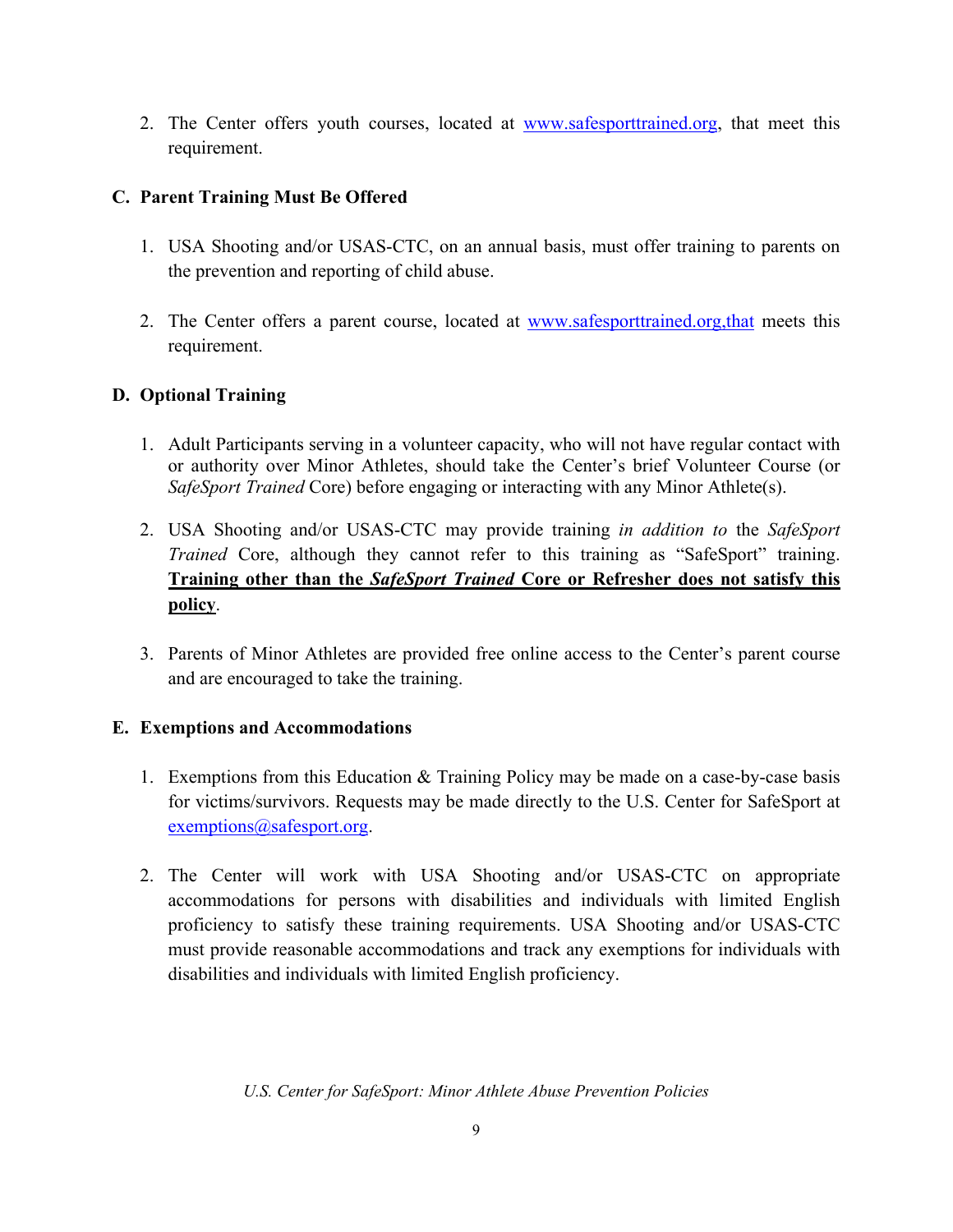# **PART II**

# **ORGANIZATIONAL REQUIREMENTS FOR EDUCATION & TRAINING AND PREVENTION POLICIES**

All NGBs, PSOs, LAOs, and the USOPC (the "Organization") must implement proactive policies designed to prevent abuse. These organizational requirements are described below.

## **A. Organizational Requirements for Education & Training**

- 1. USA Shooting must track whether Adult Participants under its jurisdiction complete the required training listed in Part I.
- 2. USA Shooting must, on an annual basis, offer and, subject to parental consent, give training to Minor Athletes on the prevention and reporting of child abuse.
	- a. For training to Minor Athletes, the Organization must track a description of the training and how the training was offered and provided to Minor Athletes.
	- b. USA Shooting is not required to track individual course completions of Minor Athletes.
- 3. USA Shooting must, on an annual basis, offer training to parents on the prevention and reporting of child abuse.

## **B. Required Prevention Policies and Implementation**

- 1. USA Shooting must develop minor athlete abuse prevention policies that contain the mandatory components of the Center's model policies in Part III. These model policies cover:
	- a. One-on-one interactions
	- b. Meetings and training sessions
	- c. Athletic training modalities, massages, and rubdowns
	- d. Locker rooms and changing areas
	- e. Electronic communications
	- f. Transportation
	- g. Lodging
- 2. The policies must be approved by the Center as described in subsection (C) below. The policies may include the recommended components in Part III and the recommended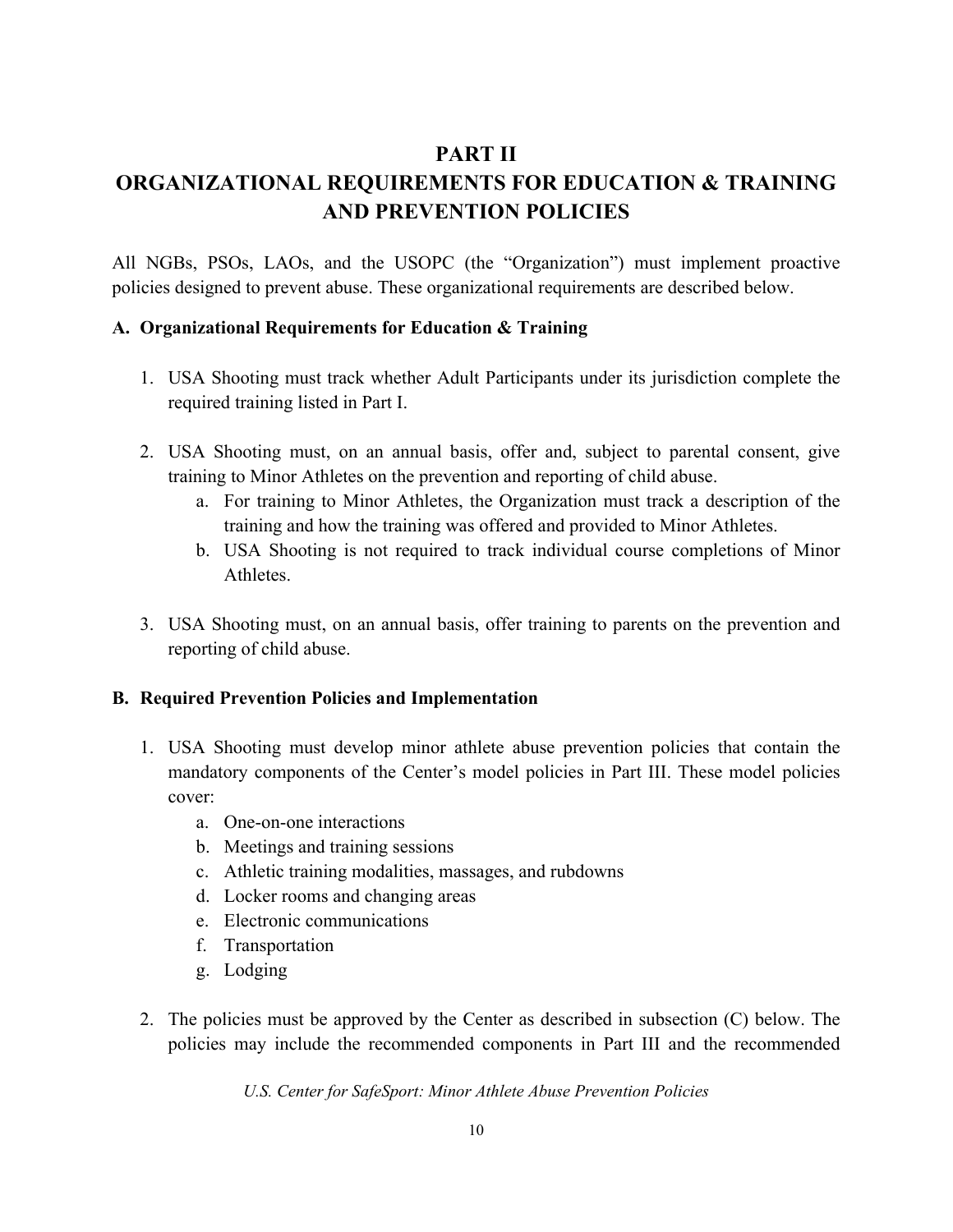policies in Part IV. Given the uniqueness of each sport, however, some recommended components or policies may not be feasible or appropriate. An Organization may choose to implement stricter standards than the model policies.

- 3. USA Shooting must also require that its LAOs implement these policies within each USA Shooting Certified Training Center
- 4. USA Shooting must implement these policies for all In-Program Contact.
	- a. At sanctioned events and facilities partially or fully under its jurisdiction, the organization must take steps to ensure the policies are implemented and followed.
	- b. For In-Program Contact that occurs outside USA Shooting's sanctioned event or facilities, implementing these policies means:
		- i. Communicating the policies to individuals under its jurisdiction;
		- ii. Establishing a reporting mechanism for violations of the policies;
		- iii. Investigating and enforcing violations of the policies.
- 5. USA Shooting must have a reporting mechanism to accept reports that an Adult Participant is violating USA Shooting's minor athlete abuse prevention policies. USA Shooting must appropriately investigate and resolve any reports received, unless the violation is reported to the Center and it exercises jurisdiction over the report. This requirement is in addition to requirements to report abuse under the SafeSport Code.

## **C. Policy Approval and Submission Process**

- 1. USA Shooting may adopt the MAAPP as-is or adapt it to fit their needs. Regardless, each Organization must submit their policies to the Center at  $\frac{\text{compliance}(a)\text{safe}}{\text{sport.org}}$  for review and approval by January 31, 2021. The Center will approve, approve with modifications, or deny the policies. If the Center denies the proposed policy, the mandatory components of Part III become the default policy until the Center approves the policy.
- 2. USA Shooting must require their LAOs to incorporate the mandatory components of Part III. NGBs may require that their LAOs implement the NGB's policies, which may be more stringent than the policies in Part III.
- 3. USA Shooting may, in its discretion, require its National Member Organizations (NMO) to implement these policies.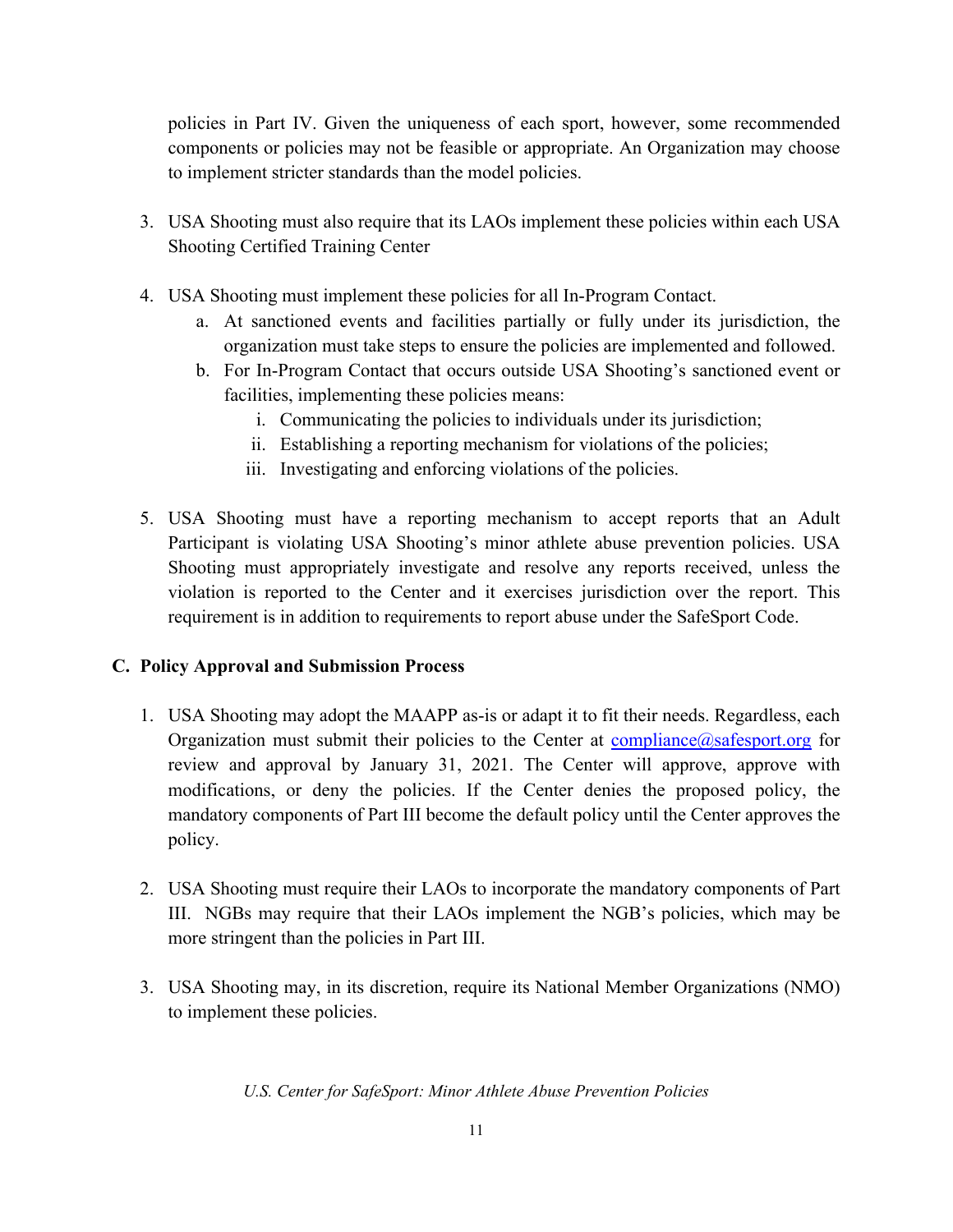- An NGB that chooses to require its NMOs to implement the Education & Training Policy must obtain advanced, written approval from the Center to expand the training access to additional persons. Requests must be submitted to [ngbservices@safesport.org.](mailto:ngbservices@safesport.org)
- 4. The mandatory components of Part III will serve as the default policy for any organization that fails to develop its own policy as required by this section.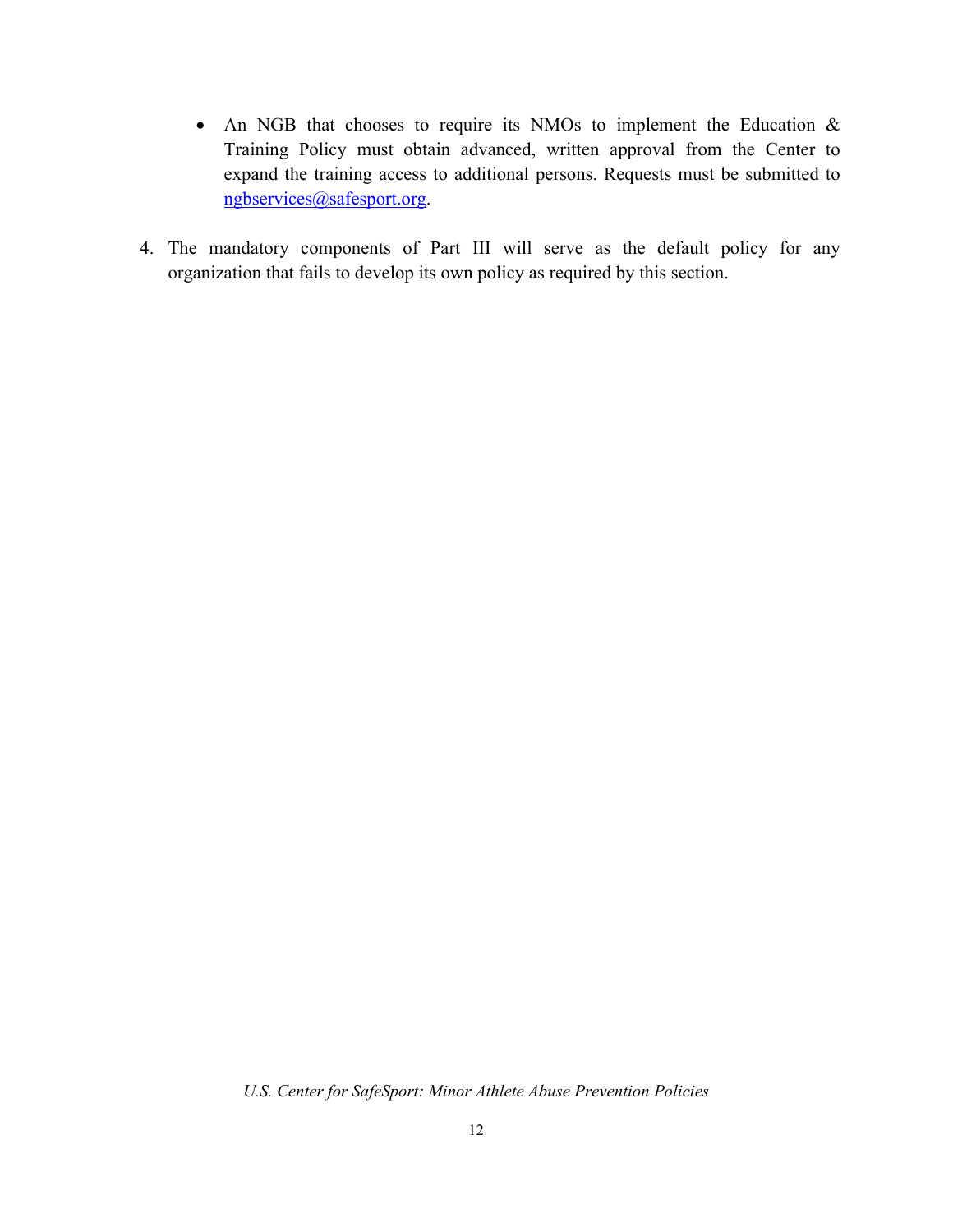# **PART III REQUIRED POLICIES FOR ONE-ON-ONE INTERACTIONS**

The U.S. Center for SafeSport recognizes that youth-adult relationships can be healthy and valuable for development. Policies on one-on-one interactions protect children while allowing for these beneficial relationships. As child sexual abuse is often perpetrated in isolated, one-onone situations, it is critical that organizations limit such interactions between youth and adults and implement programs that reduce the risk of sexual abuse.

#### **ONE-ON-ONE INTERACTIONS**

#### **A. Mandatory Components**

- 1. Observable and Interruptible
	- a. All one-on-one In-Program Contact between an Adult Participant and a Minor Athlete must be observable and interruptible, except in emergency circumstances.
	- b. The exceptions below may apply to specific policies, and if the exceptions apply, they are listed in the policy. These exceptions also apply to all one-on-one In-Program Contact not specifically addressed in other policies:
		- i. When a Dual Relationship exists; or
		- ii. When the Close-in-Age Exception applies; or
		- iii. If a Minor Athlete needs a Personal Care Assistant, and:
			- (1) the Minor Athlete's parent/guardian has provided written consent to USA Shooting and/or USAS-CTC for the Adult Participant Personal Care Assistant to work with the Minor Athlete; and
			- (2) The Adult Participant Personal Care Assistant has complied with the Education & Training Policy; and
			- (3) the Adult Participant Personal Care Assistant has complied with the Organization's screening policy; or
		- iv. In other circumstances specifically addressed in this policy that allow for certain one-on-one interactions if USA Shooting and/or USAS-CTC receives parent/ guardian consent.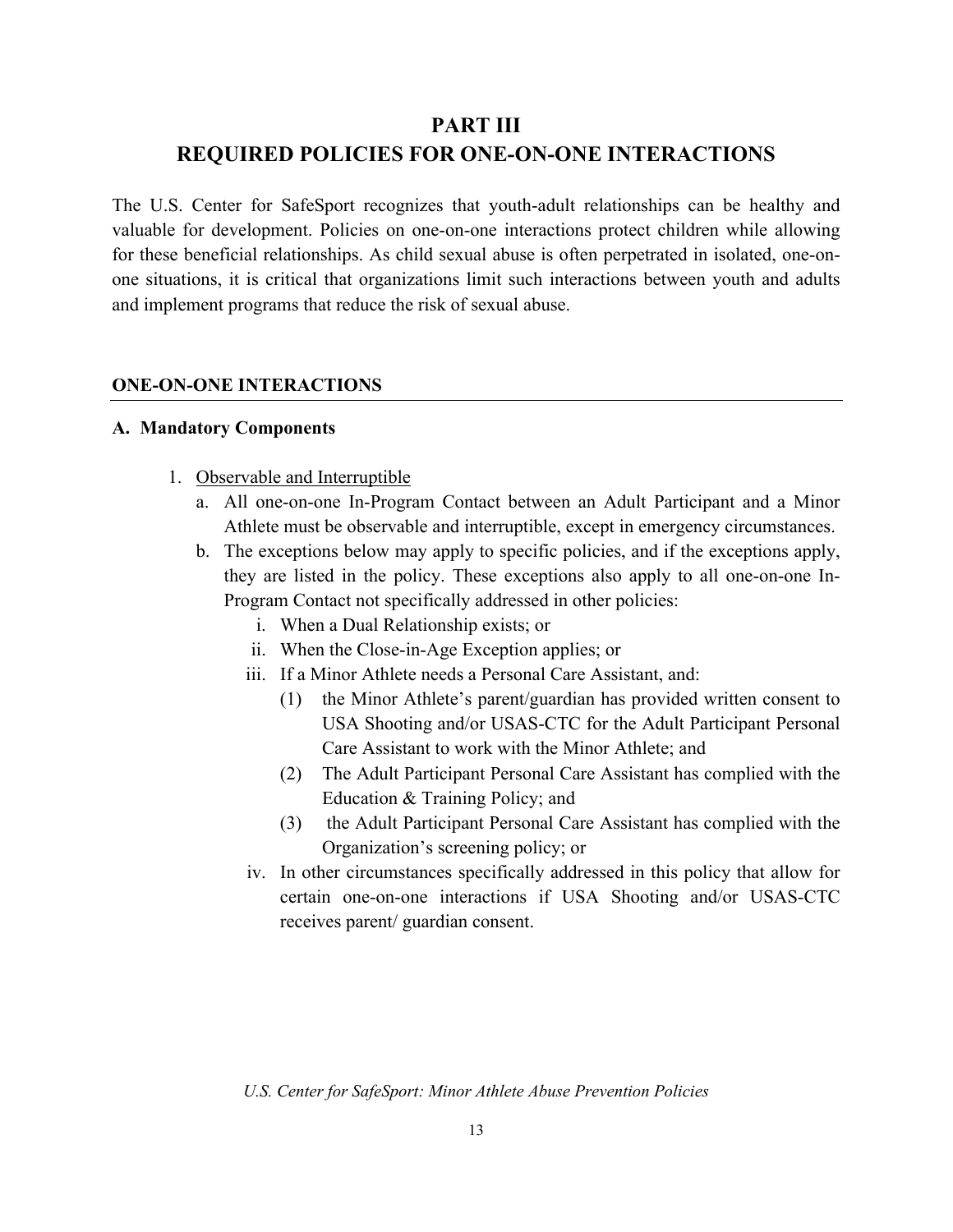#### **MEETINGS AND TRAINING SESSIONS**

#### **A. Mandatory Components**

1. Observable and Interruptible

Adult Participants must follow the one-on-one interaction policy in all meetings and training sessions where Minor Athlete(s) are present.

- 2. Individual Training Sessions
	- a. One-on-one, In-Program, individual training sessions must be observable and interruptible except if:
		- i. A Dual Relationship exists; or
		- ii. The Close-in-Age Exception applies; or
		- iii. A Minor Athlete needs a Personal Care Assistant, and:
			- (1) the Minor Athlete's parent/guardian has provided written consent to USA Shooting and/or USAS-CTC for the Adult Participant Personal Care Assistant to work with the Minor Athlete; and
			- (2) the Adult Participant Personal Care Assistant has complied with the Education & Training Policy; and
			- (3) the Adult Participant Personal Care Assistant has complied with the Organization's screening policy; or
	- b. The Adult Participant providing the individual training session must receive advance, written consent from the Minor Athlete's parent/guardian at least annually, which can be withdrawn at any time; and
	- c. Parents/guardians must be allowed to observe the individual training session.
- 3. Meetings with licensed mental health care professionals and health care providers (other than athletic trainers<sup>[2](#page-13-0)</sup>)

If a licensed mental health care professional or licensed health care provider meets one-on-one with a Minor Athlete at a sanctioned event or a facility, which is partially or fully under USA Shooting's jurisdiction, the meeting must be observable and interruptible except:

- a. If the door remains unlocked; and
- b. Another adult is present at the facility and notified that a meeting is occurring, although the Minor Athlete's identity needs not be disclosed; and

<span id="page-13-0"></span><sup>&</sup>lt;sup>2</sup> Athletic trainers who are covered under these policies must follow the "Athletic Training Modalities, Massages, and Rubdowns" policy.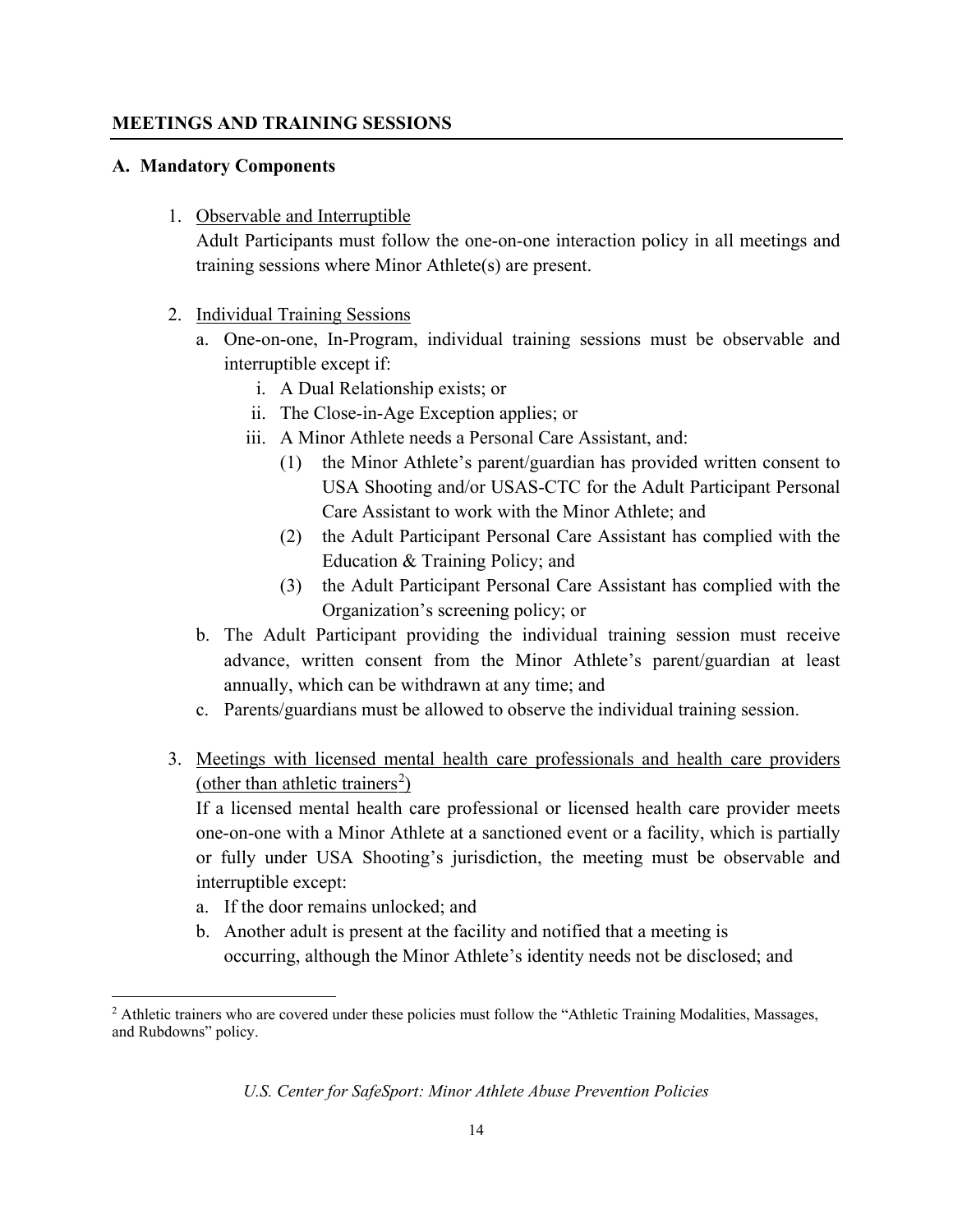- c. The USA Shooting and/or USAS-CTC is notified that the provider will be meeting with a Minor Athlete; and
- d. The provider obtains consent consistent with applicable laws and ethical standards, which can be withdrawn at any time.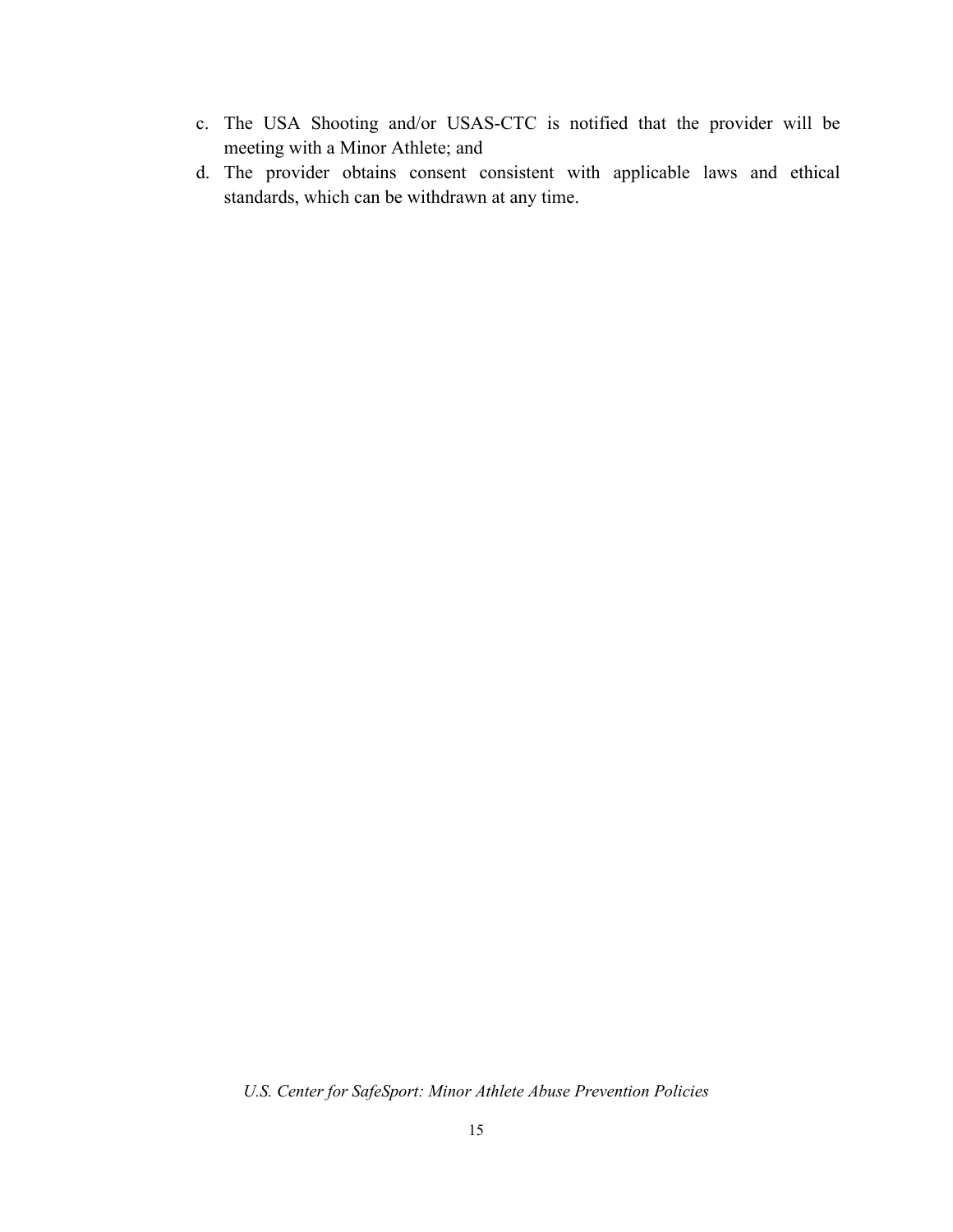# **ATHLETIC TRAINING MODALITIES, MASSAGES, AND RUBDOWNS**

#### **A. Mandatory Components**

1. Athletic training modality, massage, or rubdown

All In-Program athletic training modalities, massages, or rubdowns of a Minor Athlete must:

- a. Be observable and interruptible; and
- b. Have another Adult Participant physically present for the athletic training modality, massage, or rubdown; and
- c. Have documented consent as explained in subsection (2) below; and
- d. Be performed with the Minor Athlete fully or partially clothed, ensuring that the breasts, buttocks, groin, or genitals are always covered; and
- e. Allow parents/guardians in the room as an observer, except for competition or training venues that limit credentialing.
- 2. Consent
	- a. Providers of athletic training modalities, massages, and rubdowns or USA Shooting, when applicable, must obtain consent at least annually from Minor Athletes' parents/guardians before providing any athletic training modalities, massages, or rubdowns.
	- b. Minor Athletes or their parents/guardians can withdraw consent at any time.

# **LOCKER ROOMS AND CHANGING AREAS**

#### **A. Mandatory Components**

1. Observable and Interruptible

Adult Participants must ensure that all In-Program Contact with Minor Athlete(s) in a locker room, changing area, or similar space where Minor Athlete(s) are present is observable and interruptible, except if:

- a. A Dual Relationship exists; or
- b. The Close-in-Age Exception applies; or
- c. A Minor Athlete needs a Personal Care Assistant and: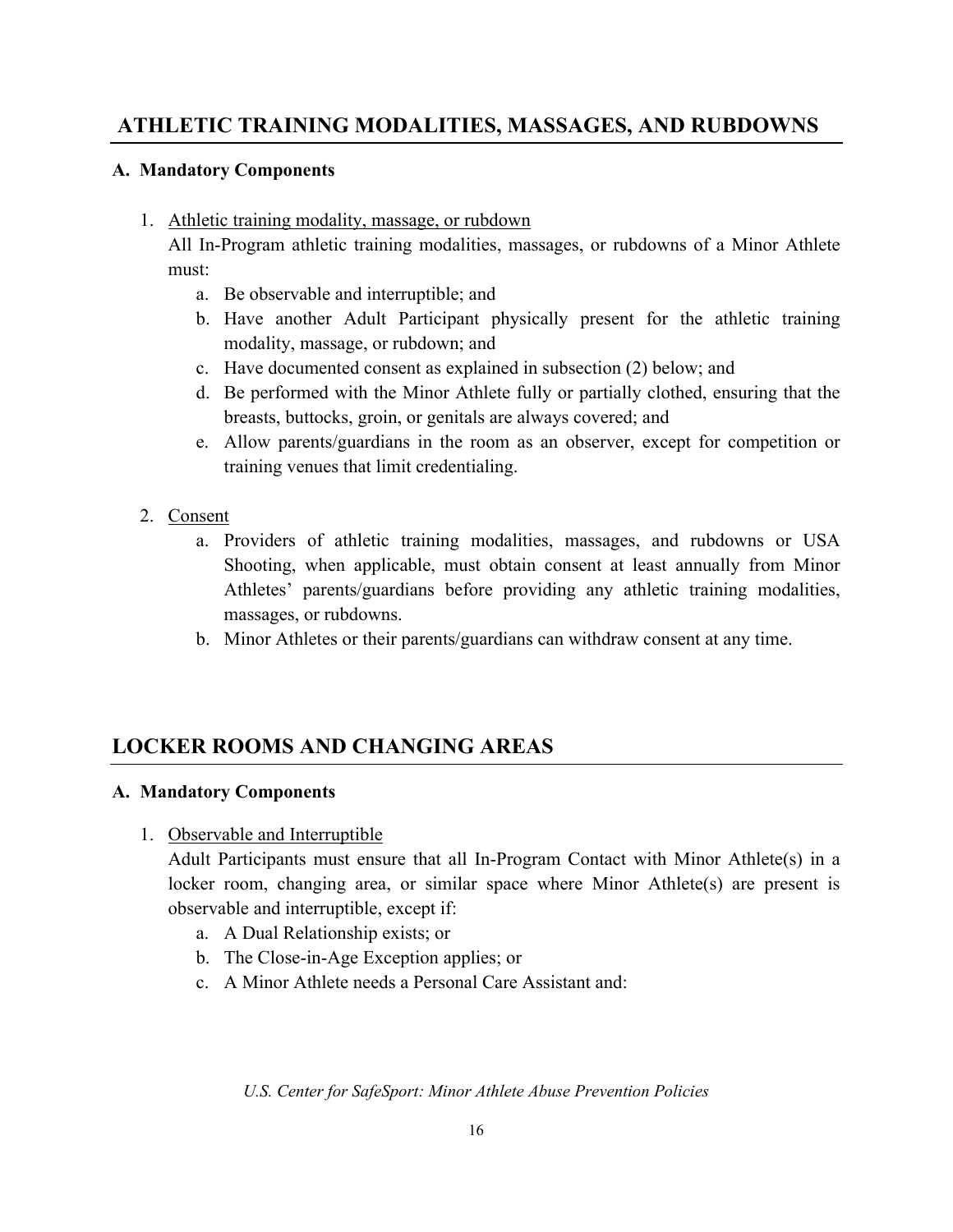- i. the Minor Athlete's parent/guardian has provided written consent to the USA Shooting and/or USAS-CTC for the Adult Participant Personal Care Assistant to work with the Minor Athlete; and
- ii. the Adult Participant Personal Care Assistant has complied with the Education & Training Policy; and
- iii. The Adult Participant Personal Care Assistant has complied with the Organization's screening policy.
- 2. Conduct in Locker Rooms, Changing Areas, and Similar Spaces
	- a. No Adult Participant or Minor Athlete can use the photographic or recording capabilities of any device in locker rooms, changing areas, or any other area designated as a place for changing clothes or undressing.
	- b. Adult Participants must not change clothes or behave in a manner that intentionally or recklessly exposes their breasts, buttocks, groins, or genitals to a Minor Athlete.
	- c. Adult Participants must not shower with Minor Athletes unless:
		- i. The Adult Participant meets the Close-in-Age Exception; or
		- ii. The shower is part of a pre- or post-activity rinse while wearing swimwear.
	- d. Parents/guardians may request in writing that their Minor Athlete(s) not change or shower with Adult Participant(s) during In-Program Contact. USA Shooting and/or USAS-CTC and the Adult Participant(s) must abide by this request.

# 3. Media and Championship Celebrations in Locker Rooms

USA Shooting and/or USAS-CTC may permit recording or photography in locker rooms for the purpose of highlighting a sport or athletic accomplishment if:

- i. Parent/legal guardian consent has been obtained; and
- ii. USA Shooting and/or USAS-CTC approves the specific instance of recording or photography; and
- iii. Two or more Adult Participants are present; and
- iv. Everyone is fully clothed.
- 4. Personal Care Assistants

 Adult Participant Personal Care Assistants are permitted to be with and assist Minor Athlete(s) in locker rooms, changing areas, and similar spaces where other Minor Athletes are present, if they meet the requirements in subsection  $(1)(a)(iii)$  above.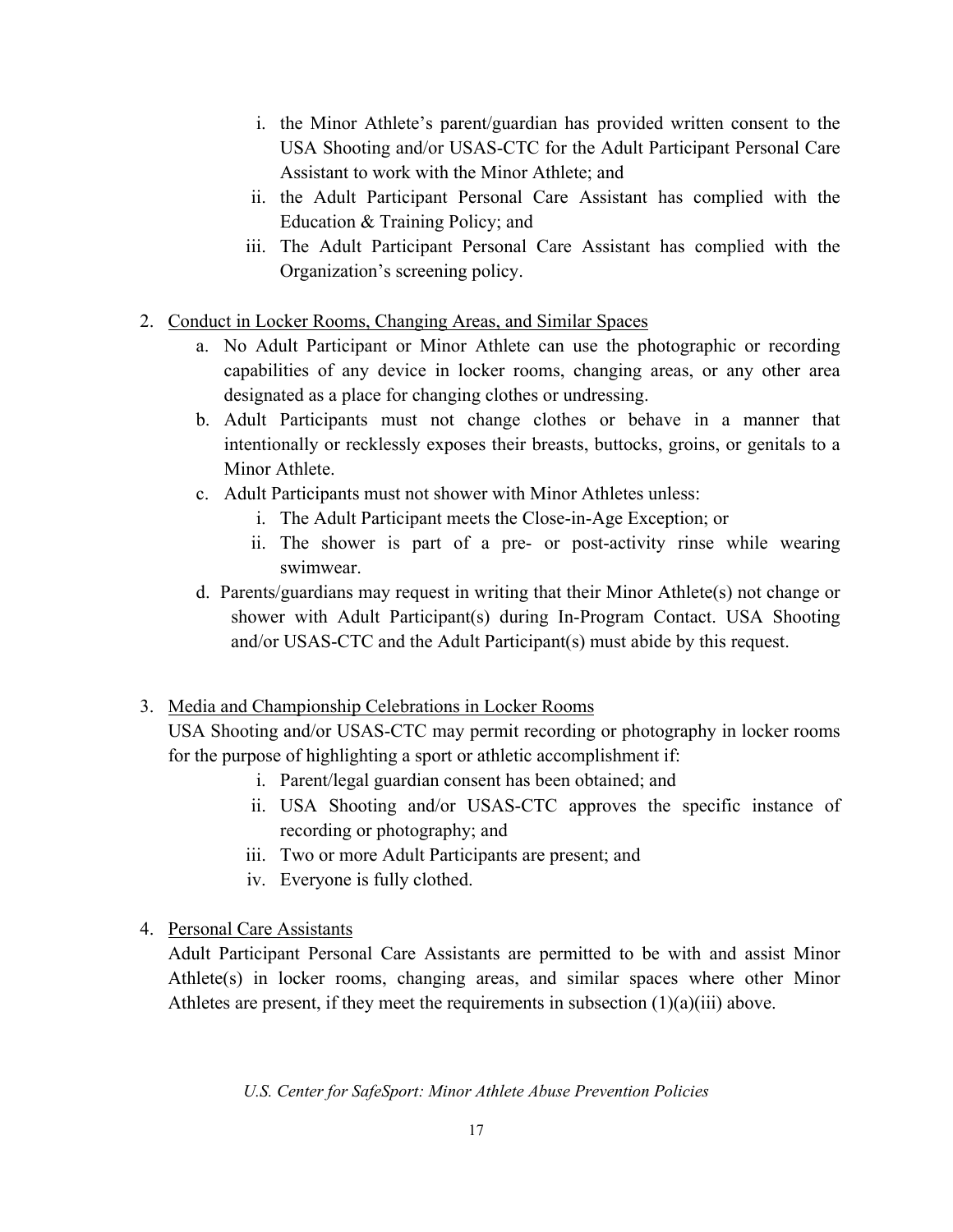- 5. Availability and Monitoring of Locker Rooms, Changing Areas, and Similar Spaces
	- a. USA Shooting and/or USAS-CTC must provide a private or semi-private place for Minor Athletes that need to change clothes or undress at sanctioned events or facilities partially or fully under the USA Shooting's jurisdiction.
	- b. USA Shooting and/or USAS-CTC must monitor the use of locker rooms, changing areas, and similar spaces to ensure compliance with these policies at sanctioned events or facilities partially or fully under the USA Shooting's jurisdiction.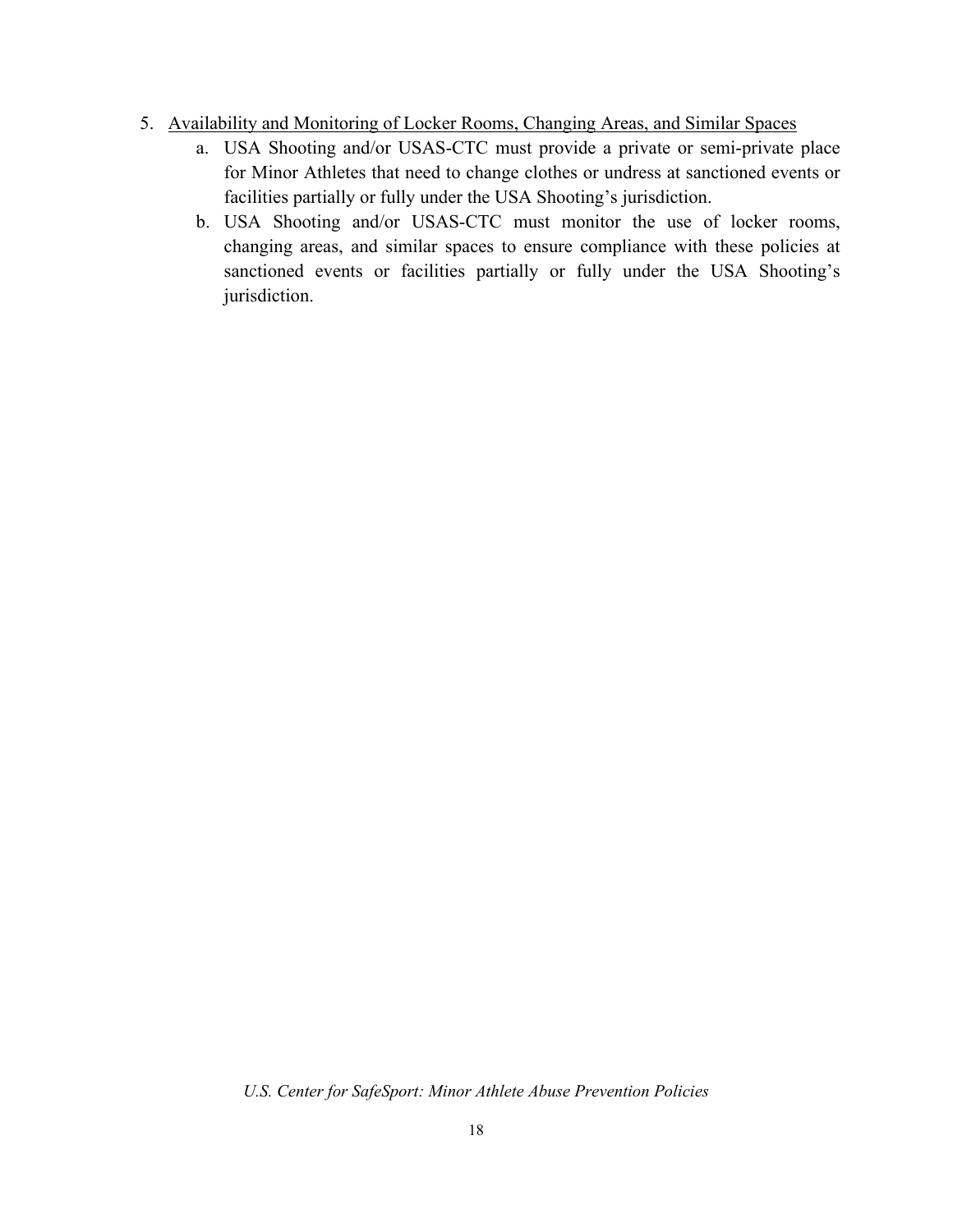# **ELECTRONIC COMMUNICATIONS[3](#page-18-0)**

#### **A. Mandatory Components**

#### 1. Open and Transparent

- a. All one-on-one electronic communications between an Adult Participant and a Minor Athlete must be Open and Transparent except:
	- i. When a Dual Relationship exists; or
	- ii. When the Close-in-Age Exception applies; or
	- iii. If a Minor Athlete needs a Personal Care Assistant and:
		- (1) the Minor Athlete's parent/guardian has provided written consent to USA Shooting and/or USAS-CTC for the Adult Participant Personal Care Assistant to work with the Minor Athlete; and
		- (2) the Adult Participant Personal Care Assistant has complied with the Education & Training Policy; and
		- (3) the Adult Participant Personal Care Assistant has complied with the Organization's screening policy.
- b. Open and Transparent means that the Adult Participant copies or includes the Minor Athlete's parent/guardian, another adult family member of the Minor Athlete, or another Adult Participant.
	- If a Minor Athlete communicates with the Adult Participant first, the Adult Participant must follow this policy if the Adult Participant responds.
- c. Only platforms that allow for Open and Transparent communication may be used to communicate with Minor Athletes.

#### 2. Team Communication

 When an Adult Participant communicates electronically to the entire team or any number of Minor Athletes on the team, the Adult Participant must copy or include another Adult Participant or the Minor Athletes' parents/guardians.

3. Content

All electronic communication originating from an Adult Participant(s) to a Minor Athlete(s) must be professional in nature unless an exception in  $(1)(a)$  exists.

4. Requests to discontinue

<span id="page-18-0"></span><sup>3</sup> Electronic communications include, but are not limited to: phone calls, videoconferencing, video coaching, texting, and social media.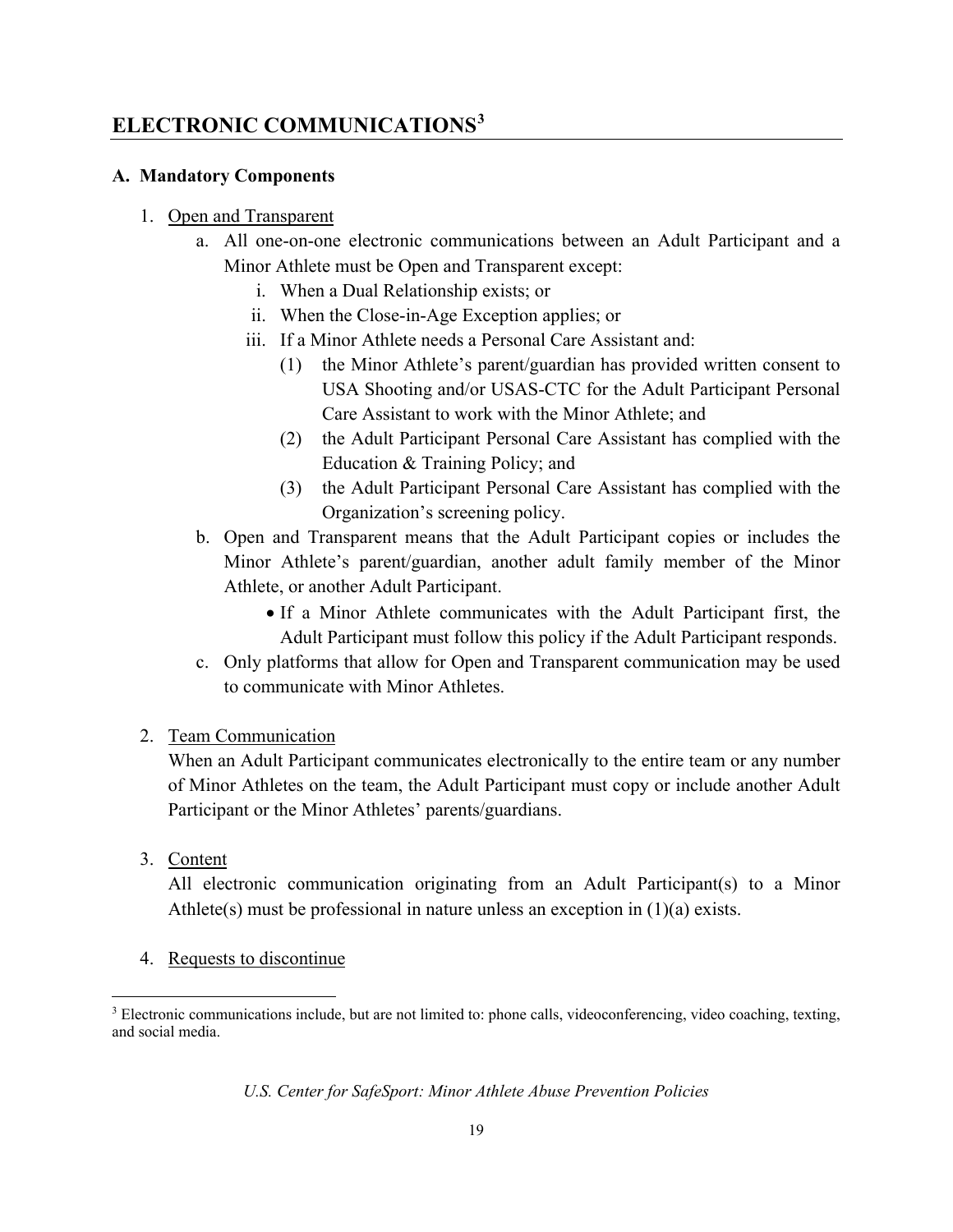Parents/guardians may request in writing that USA Shooting and/or USAS CTC or an Adult Participant subject to this policy not contact their Minor Athlete through any form of electronic communication. USA Shooting and/or USAS-CTC and the Adult Participant must abide by any request to discontinue, absent emergency circumstances.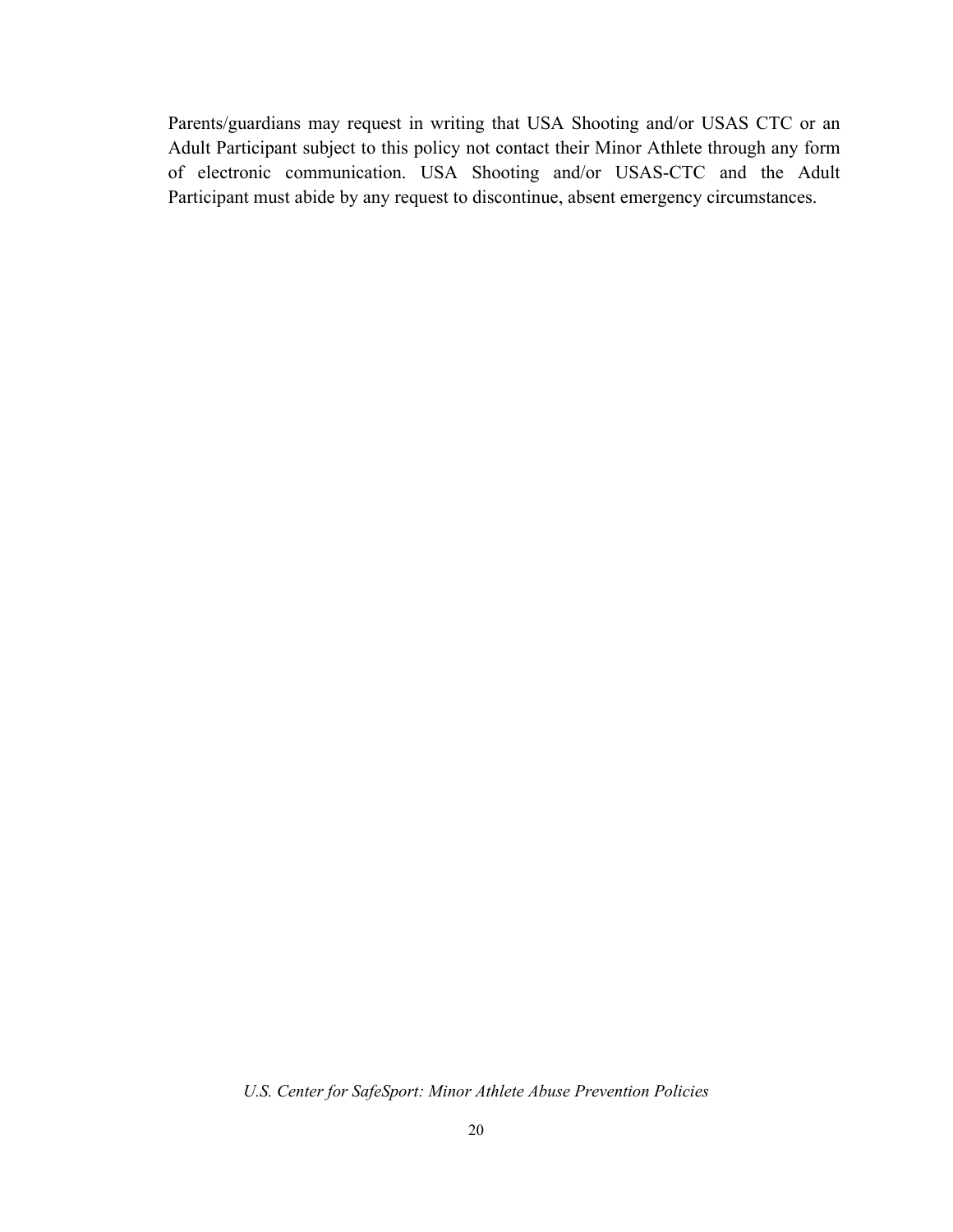# **TRANSPORTATION**

#### **v. Mandatory Components**

#### 1. Transportation

- a. An Adult Participant cannot transport a Minor Athlete one-on-one during In-Program travel, except if:
	- i. A Dual Relationship exists; or
	- ii. The Close-in-Age Exception applies; or
	- iii. A Minor Athlete needs a Personal Care Assistant and:
		- (1) the Minor Athlete's parent/guardian has provided written consent to USA Shooting and/or USAS-CTC for the Adult Participant Personal Care Assistant to work with the Minor Athlete; and
		- (2) the Adult Participant Personal Care Assistant has complied with the Education & Training Policy; and
		- (3) the Adult Participant Personal Care Assistant has complied with the Organization's screening policy; or
	- iv. The Adult Participant has advance, written consent to transport the Minor Athlete one-on-one obtained at least annually from the Minor Athlete's parent/guardian.
- b. Minor Athlete(s) or their parent/guardian can withdraw consent at any time.
- c. An Adult Participant meets the In-Program transportation requirements if the Adult Participant is accompanied by another Adult Participant or at least two minors.
- d. Written consent from a Minor Athlete's parent/guardian is required for all transportation sanctioned by USA Shooting and/or USAS-CTC at least annually.

## **vi. Recommended Components**

1. Shared or Carpool Travel Arrangement

USA Shooting encourages parents/guardians to pick up their Minor Athlete first and drop off their Minor Athlete last in any shared or carpool travel arrangement.

2. Parent Training

USA Shooting recommends parents/guardians receive the U.S. Center for SafeSport education and training on child abuse prevention before providing consent for their Minor Athlete to travel one-on-one with an Adult Participant.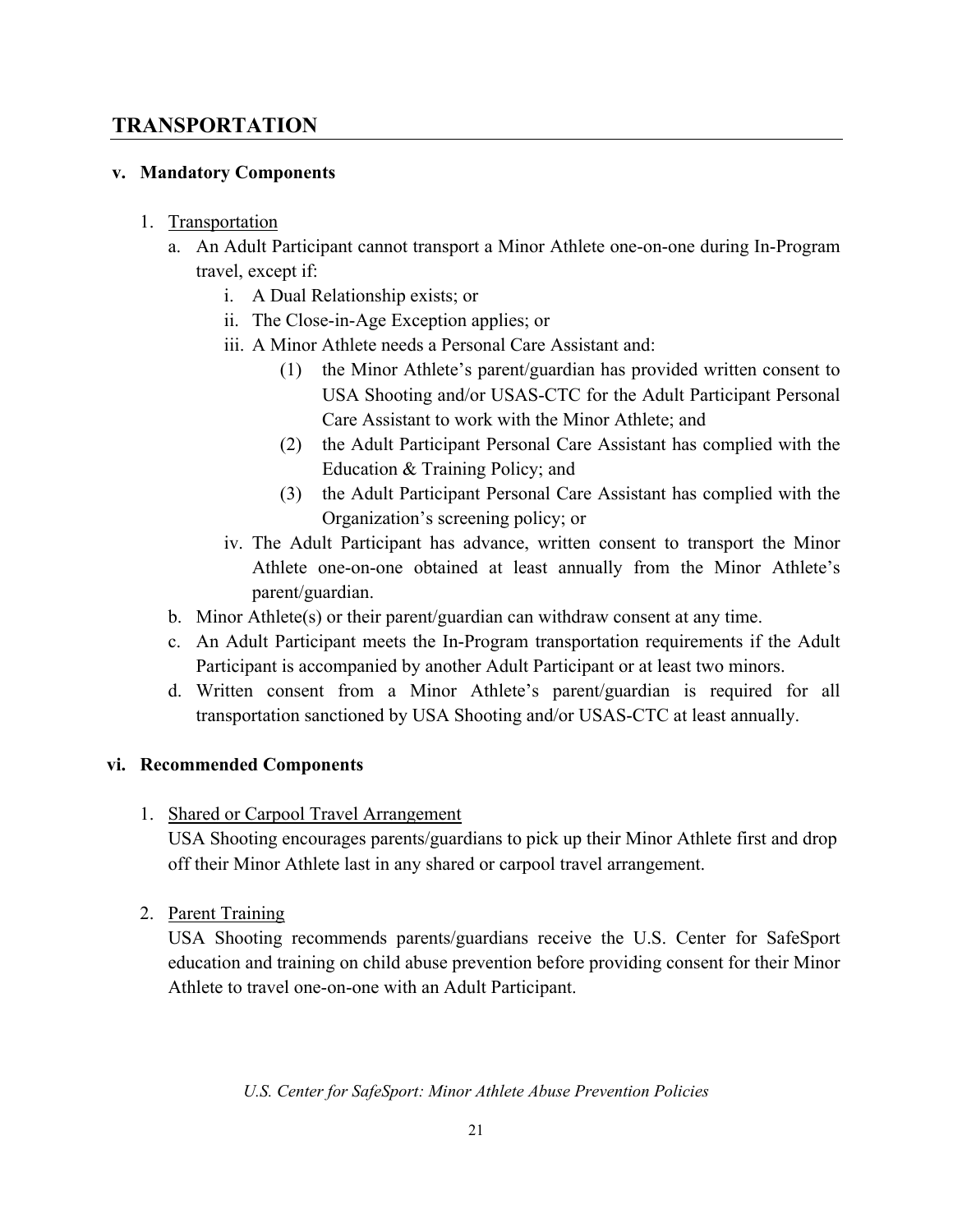# **LODGING**

#### **A. Mandatory Components**

- 1. Hotel Rooms and Other Sleeping Arrangements
	- a. All In-Program Contact at a hotel or lodging site between an Adult Participant and a Minor Athlete must be observable and interruptible, and an Adult Participant cannot share a hotel room or otherwise sleep in the same room with a Minor Athlete(s), except if:
		- i. A Dual Relationship Exists, and the Minor Athlete's parent/guardian has provided USA Shooting and/or USAS-CTC with advance, written consent for the lodging arrangement;
		- ii. The Close-in-Age Exception applies, and the Minor Athlete's parent/guardian has provided USA Shooting and/or USAS-CTC with advance, written consent for the lodging arrangement; or
		- iii. The Minor Athlete needs a Personal Care Assistant, and:
			- (1) The Minor Athlete's parent/guardian has provided advance, written consent to USA Shooting and/or USAS-CTC for the Adult Participant Personal Care Assistant to work with the Minor Athlete and for the lodging arrangement;
			- (2) The Adult Participant Personal Care Assistant has complied with the Education & Training Policy;
			- (3) The Adult Participant Personal Care Assistant has complied with the Organization's screening policy.
	- b. Written consent from a Minor Athlete's parent/guardian must be obtained for all In-Program lodging at least annually.
- 2. Monitoring or Room Checks During In-Program Travel
	- If USA Shooting performs room checks during In-Program lodging, the one-on-one interaction policy must be followed and at least two adults must be present for the room checks.
- 3. Additional Requirements for Lodging Authorized or Funded by the Organization
	- a. Adult Participants traveling with USA Shooting must agree to and sign USA Shooting's lodging policy at least annually.
	- b. Adult Participants that travel overnight with Minor Athlete(s) are assumed to have Authority over Minor Athlete(s) and thus must comply with the Center's Education  $\&$ Training Policy.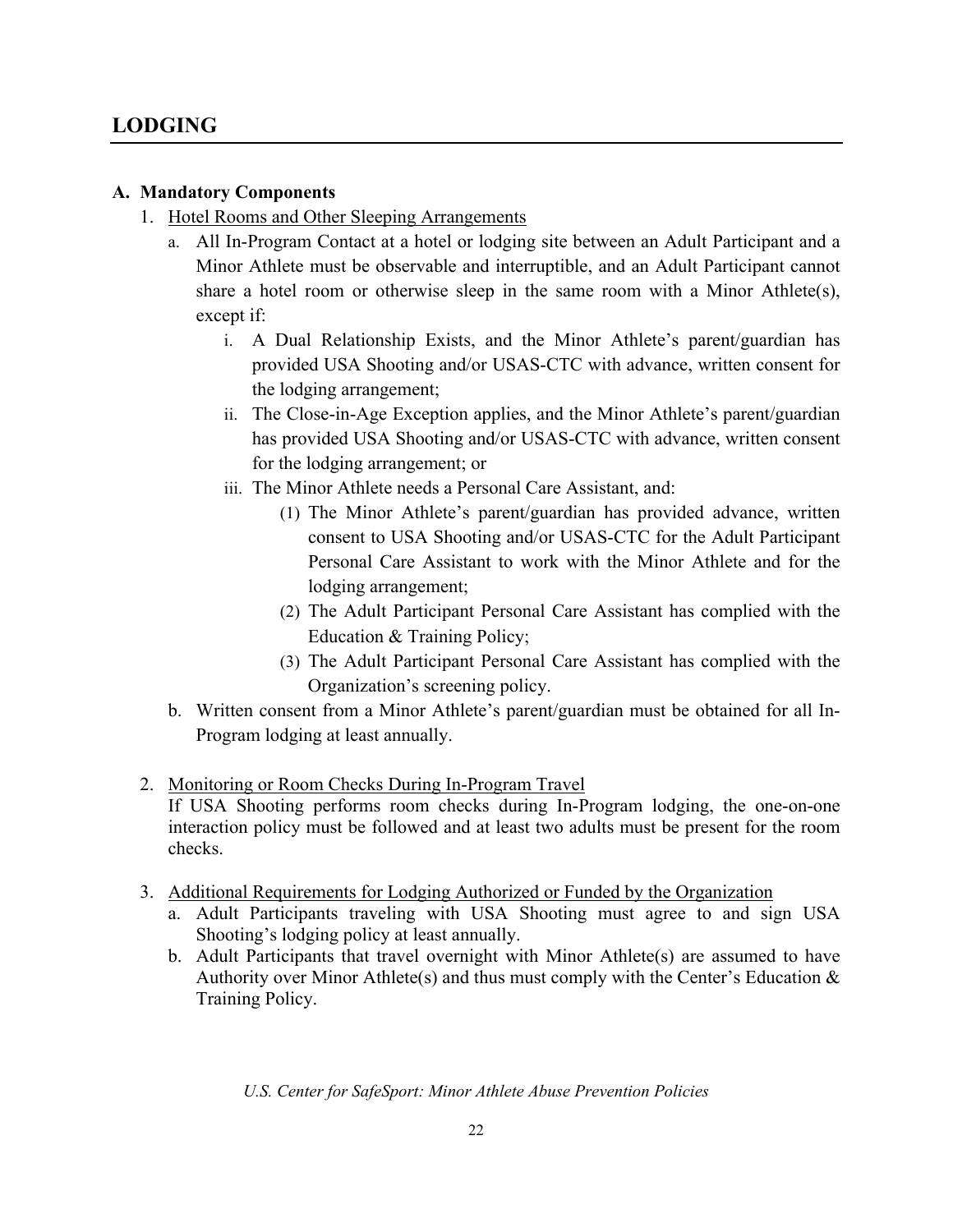# **TERMINOLOGY**

**Adult Participant:** Any adult (18 years of age or older) who is:

- a. A member or license holder of USA Shooting and/or USAS-CTC;
- b. An employee or board member of an USA Shooting and/or USAS-CTC;
- c. Within the governance or disciplinary jurisdiction of an USA Shooting and/or USAS-CTC;
- d. Authorized, approved, or appointed by USA Shooting or USAS-CTC to have regular contact with or authority over Minor Athletes.<sup>[4](#page-22-0)</sup>

**Amateur Athlete:** An athlete who meets the eligibility standards established by the National Governing Body or Paralympic sports organization for the sport in which the athlete competes.

**Authority:** When one person's position over another person is such that, based on the totality of the circumstances, they have the power or right to direct, control, give orders to, or make decisions for that person. Also see the [Power Imbalance definition in the SafeSport Code.](https://uscenterforsafesport.org/response-and-resolution/safesport-code/) *NOTE: NGBs, PSOs, and the USOPC must submit/include categories of members/individuals that fall under the definition including specific volunteer designations.*

**Close-in-Age Exception:** An exception applicable to certain policies when an Adult Participant does not have authority over a Minor Athlete *and* is not more than four years older than the Minor Athlete (e.g., a 19-year-old and a 16-year-old). Note: this exception *only* applies within the prevention policies and *not* regarding conduct defined in the SafeSport Code.

**Dual Relationships:** An exception applicable to certain policies when an Adult Participant has a dual role or relationship with a Minor Athlete and the Minor Athlete's parent/guardian has provided written consent at least annually authorizing the exception.

**In-Program Contact:** Any contact (including communications, interactions, or activities) between an Adult Participant and any Minor Athlete(s) related to participation in sport.

Examples of In-Program Contact include, but are not limited to: competition, practices, camps/clinics, training/instructional sessions, pre/post game meals or outings, team

<span id="page-22-0"></span><sup>4</sup> This may include volunteers, medical staff, trainers, chaperones, monitors, contract personnel, bus/van drivers, officials, adult athletes, staff, board members, and any other individual who meets the Adult Participant definition.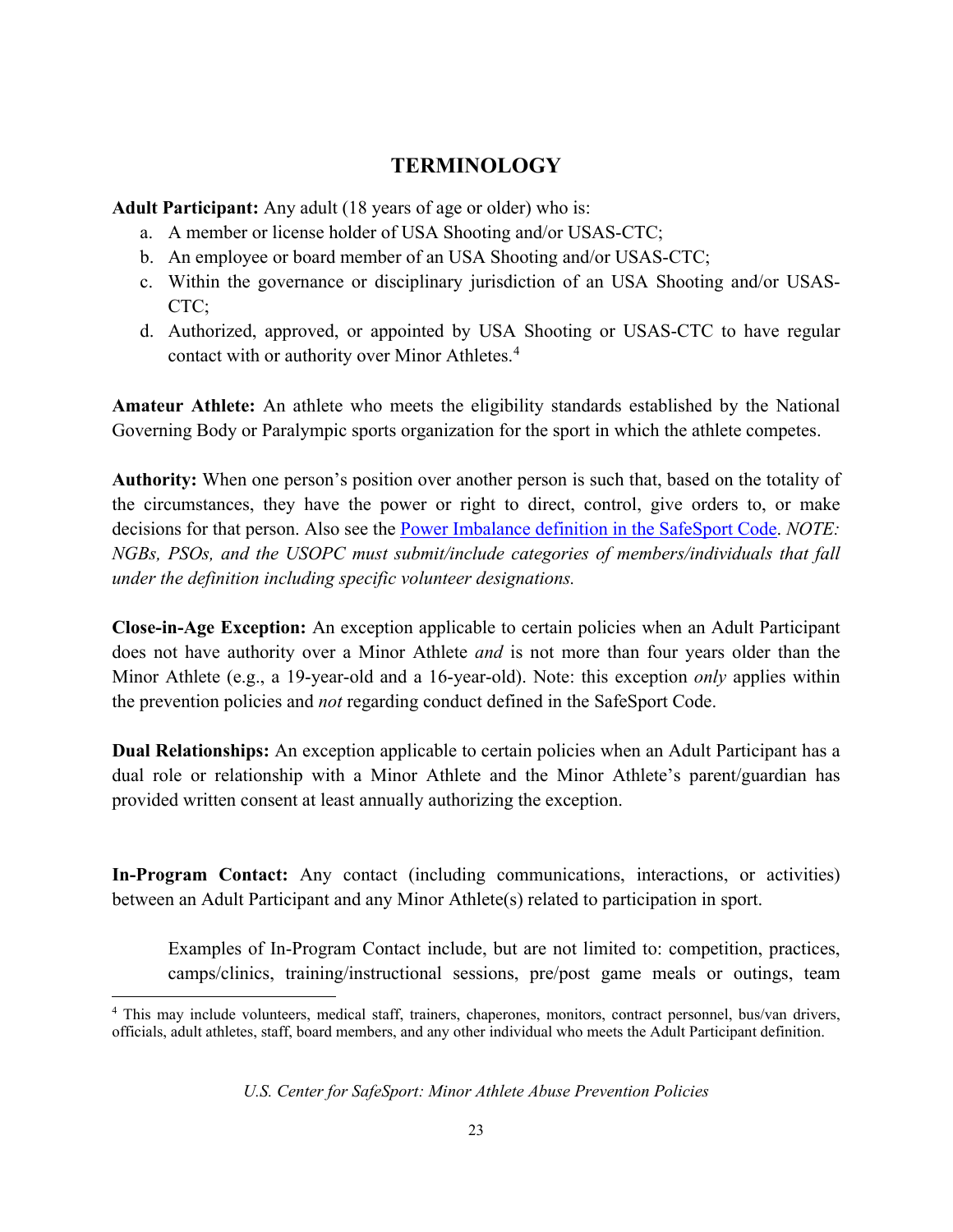travel, review of game film, team- or sport-related relationship building activities, celebrations, award ceremonies, banquets, team- or sport-related fundraising or community service, sport education, or competition site visits.

**Local Affiliated Organization (LAO):** A regional, state, or local club or organization that is directly affiliated with an NGB or that is affiliated with an NGB by its direct affiliation with a regional or state affiliate of said NGB. In regards to USA Shooting a Certified Training Center (CTC) falls into the LAO category. LAO does not include a regional, state, or local club or organization that is only a member of a National Member Organization of an NGB.

**Minor Athlete**: An Amateur Athlete under 18 years of age who participates in, or participated within the previous 12 months in, an event, program, activity, or competition that is part of, or partially or fully under the jurisdiction of, an NGB, PSO, USOPC, or LAO.

**Partial or Full Jurisdiction**: Includes any sanctioned event (including all travel and lodging in connection with the event) by the NGB, PSO, USOPC, or LAO, or any facility that the NGB, PSO, USOPC, or LAO owns, leases, or rents for practice, training or competition.

**National Governing Body (NGB):** A U.S. Olympic National Governing Body, Pan American Sport Organization, or Paralympic Sport Organization recognized by the U.S. Olympic & Paralympic Committee pursuant to the Ted Stevens Olympic and Amateur Sports Act, 36 U.S.C. §§ 220501, et seq. This definition shall also apply to the USOPC, or other sports entity approved by the USOPC, when they have assumed responsibility for the management or governance of a sport included on the program of the Olympic, Paralympic, or Pan-American Games.

**Adult Participant Personal Care Assistant:** An Adult Participant who assists an athlete requiring help with activities of daily living (ADL) and preparation for athletic participation. This support can be provided by a Guide for Blind or visually impaired athletes or can include assistance with transfer, dressing, showering, medication administration, and toileting. Personal Care Assistants are different for every athlete and should be individualized to fit their specific needs. When assisting a Minor Athlete, Adult Participant PCAs must be authorized by the athlete's parent/guardian.

**Paralympic Sport Organization (PSO):** an amateur sports organization recognized and certified as an NGB by the USOPC.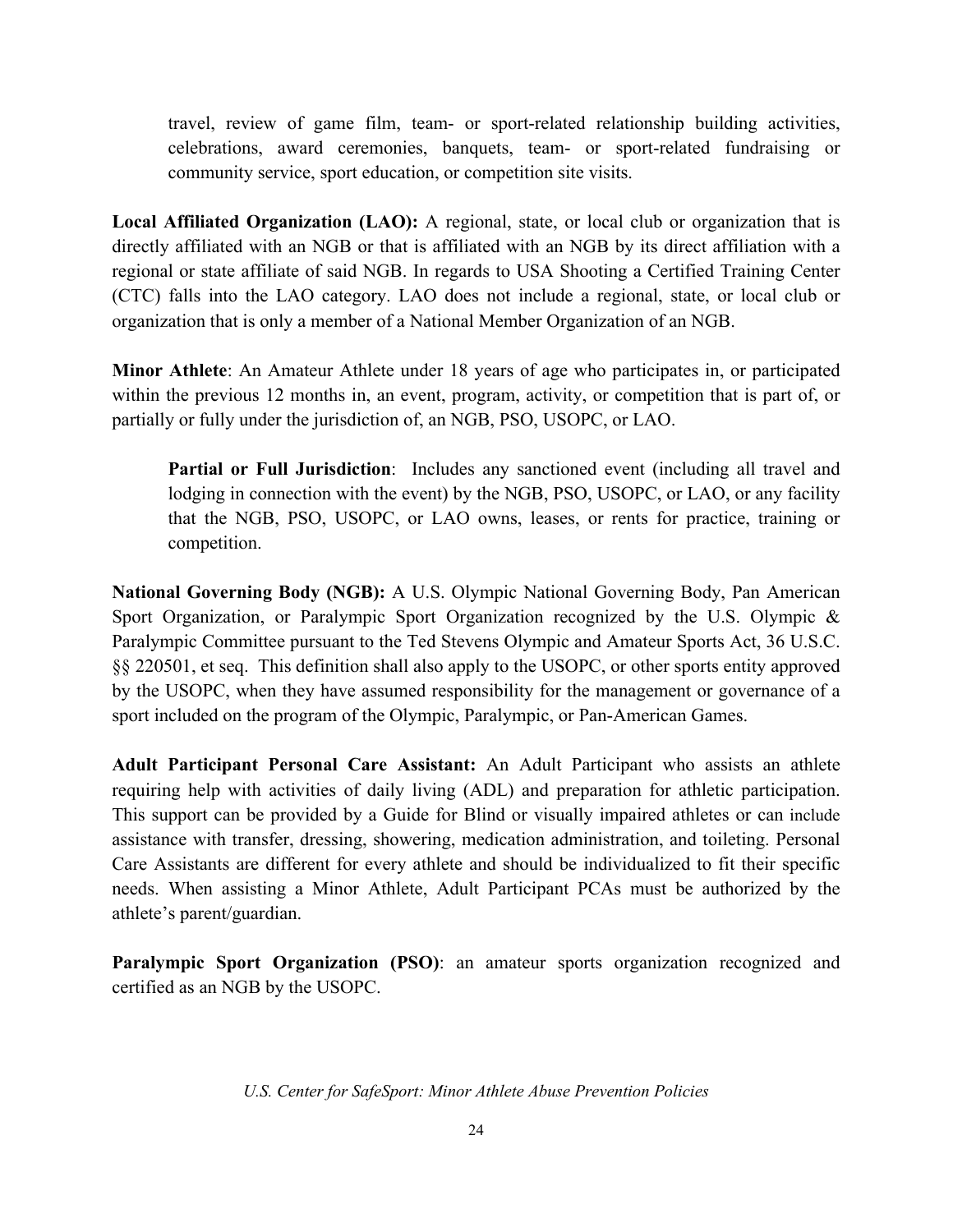**Regular Contact:** Ongoing interactions during a 12-month period wherein an Adult Participant is in a role of direct and active engagement with any Minor Athlete(s). *NOTE: NGBs, PSOs, and the USOPC must submit/include categories of members/individuals that fall under the definition including specific volunteer designations.*

**U.S. Olympic & Paralympic Committee (USOPC):** A federally chartered nonprofit corporation that serves as the National Olympic Committee and National Paralympic Committee for the United States.